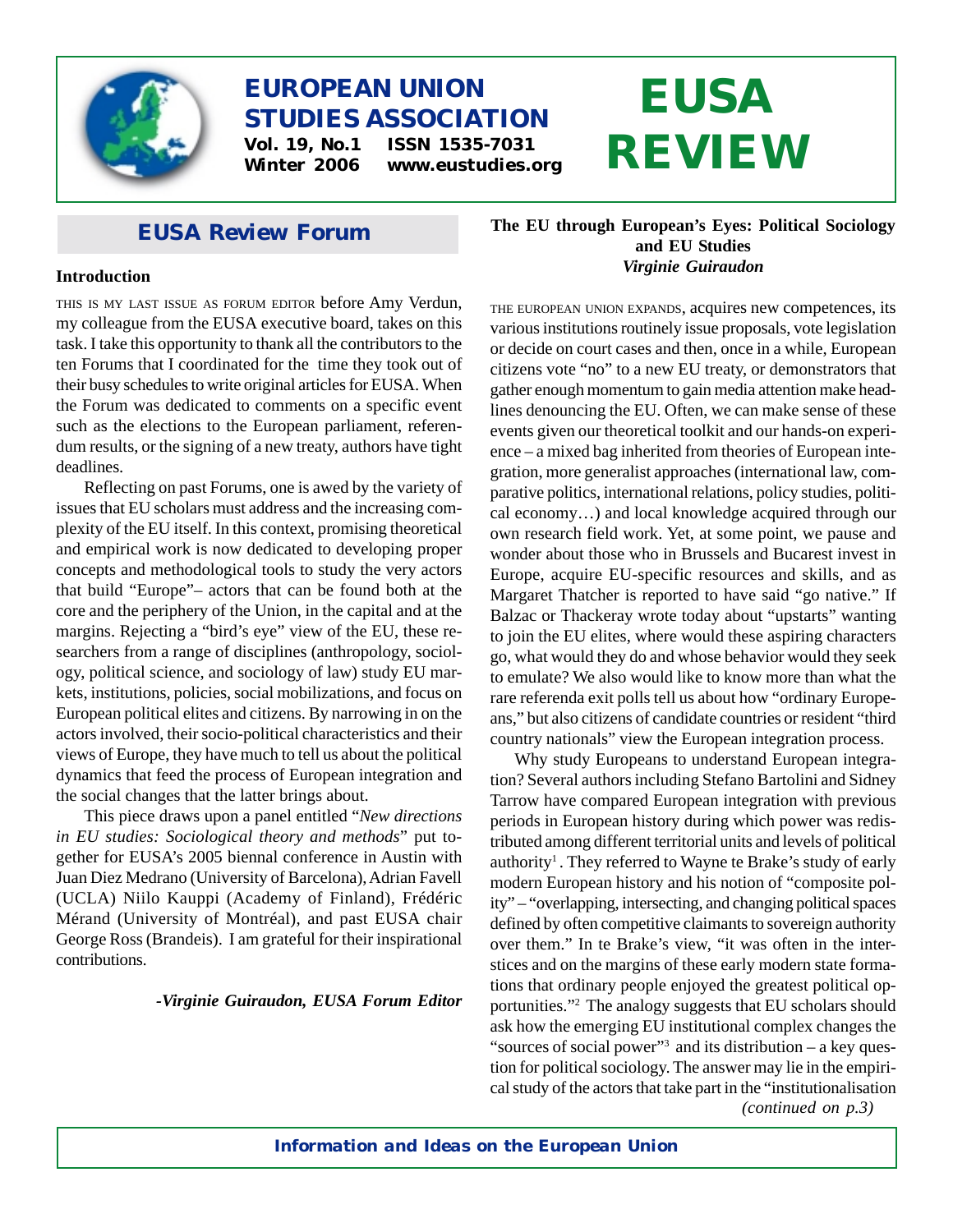The *EUSA Review* (ISSN 1535-7031) [formerly the *ECSA Review*] is published four times yearly by the European Union Studies Association, a membership association and non-profit organization (founded in 1988 as the European Community Studies Association) devoted to the exchange of information and ideas on the European Union. We welcome the submission of scholarly manuscripts. Subscription to the *EUSA Review* is a benefit of Association membership.

© 2005 European Union Studies Association

The European Union Studies Association ®, Information and Ideas on the European Union ®, State of the European Union ®, and www.eustudies.org ® are all registered trademarks of the European Union Studies Association, Inc.

**Managing Editor**

Joseph A. Figliulo

**Forum and Features Editor**

Virginie Guiraudon (European University Institute) **Book Reviews Editor**

R. Daniel Kelemen (University of Oxford)

**Assistant Editors** Marguerite Link Kim Rajdev Igor Voloshen

#### **2003-2005 EUSA Executive Committee**

JOHN T.S. KEELER, Chair (University of Washington) LIESBET HOOGHE, Vice-Chair (UNC Chapel Hill) SOPHIE MEUNIER, Secretary (Princeton University) AMY VERDUN, Treasurer (University of Victoria) GRAINNE DE BURCA (European University Institute; New York University) VIRGINIE GUIRAUDON (European University Institute) FRANK SCHIMMELFENNIG (University of Mannheim) ALBERTA SBRAGIA (University of Pittsburgh) *Ex Officio* **Immediate Past Chair (2003-2005)** GEORGE ROSS (Brandeis University)

**European Union Studies Association** ® 415 Bellefield Hall University of Pittsburgh Pittsburgh, PA 15260 USA Web www.eustudies.org ® E-mail eusa@pitt.edu Telephone 412.648.7635

## **EUSA Review <b>From the Chair**

**John T.S. Keeler**

**Fritz Scharpf 5th Recipient of the Lifetime Contribution Award**

**place picture here**

IT IS <sup>A</sup> PLEASURE TO ANNOUNCE that Professor Fritz Scharpf has been selected by the EUSA Executive Committee as the fifth recipient of our Lifetime Contribution Award. Scharpf is the first Europe-based winner of the award; the previous winners were Ernst Haas (UC Berkeley,) Leon Lindberg (Wisconsin), Stanley Hoffmann (Harvard) and Eric Stein (Michigan). Scharpf will receive his award at EUSA's Tenth Biennial International Conference in Montreal in May 2007.

Scharpf studied law and political science at the universities of Tübingen and Freiburg and received his advanced degrees from Yale (Master of Law) and Freiburg (Doctor of Law). He has been an Assistant Professor of Law at Yale Law School, a Professor of Political Science at the University of Constance, Director of the International Institute of Management at the Wissenschaftszentrum Berlin and Director of the Max Planck Institute for the Study of Societies in Cologne. His many previous awards include the Johan Skytte Prize in Political Science from the University of Uppsala, an Honorary Doctorate from Humboldt University-Berlin, the Great Cross of Merit of the Federal Republic of Germany, and (with Renate Mayntz) the Bielefeld Science Award.

*(continued on p.22)* Scharpf's remarkable CV lists 21 books, 11 edited books and 165 articles focusing, as most readers know, not only on the EU but on a wide range of topics. Among his most influential non-EU publications are *Games Real Actors Play: Actor-Centered Institutionalism in Policy Research* (1997), *Crisis and Choice in European Social Democracy* (1991), and the two-volume edited work *Welfare and Work in the Open Economy* (with V.A. Schmidt, 2000). All of these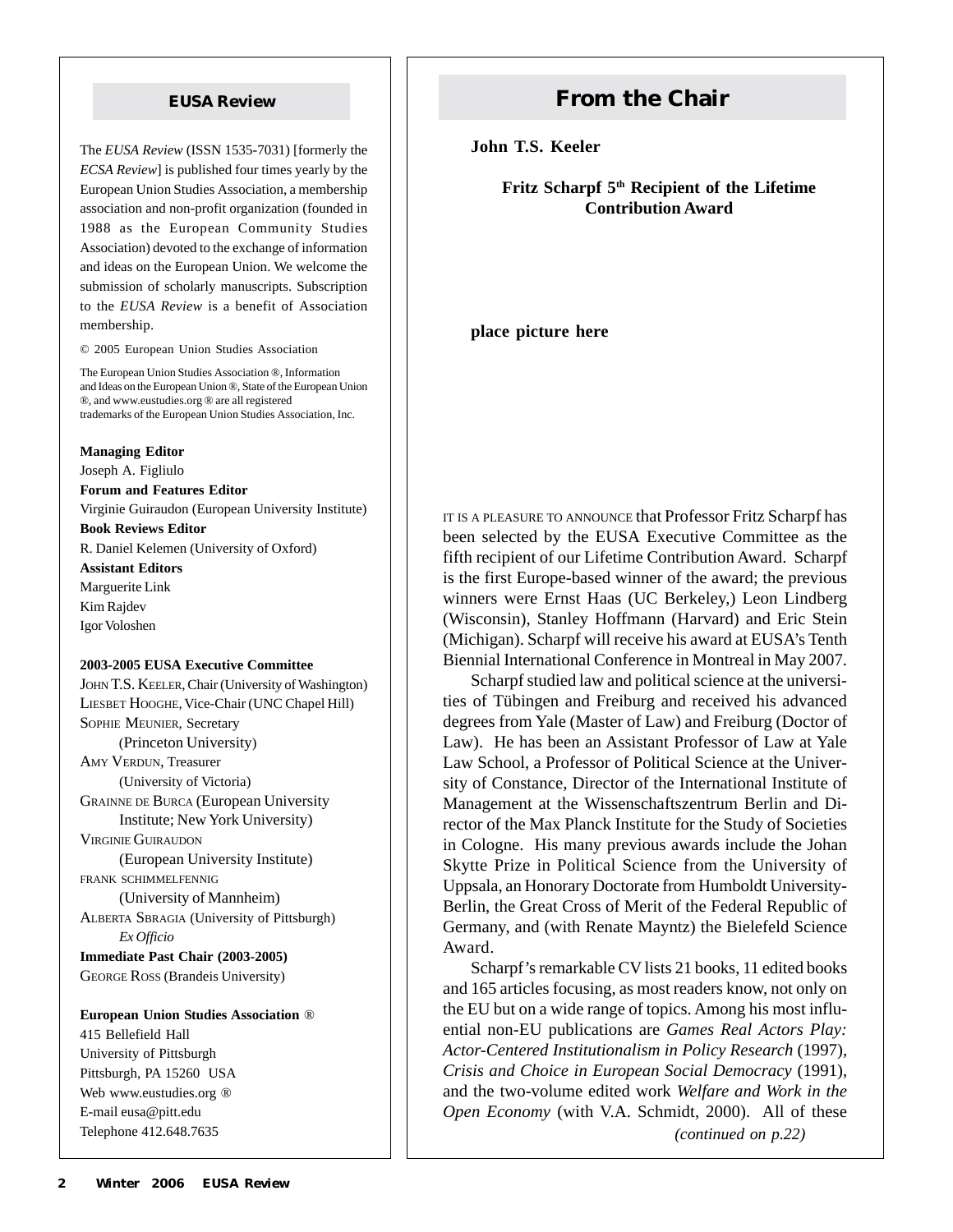(*continued from p.1*) of Europe"4 and who make of sense of it through different "frames."5

In this piece, I showcase some of the recent and ongoing research that has explicitly sought to bring sociological insights to the study of the European Union not only through the adaptation of important concepts and theories but also through a rich array of methods to capture empirical developments. These include participant observation, and in-depth interviews as well as content analysis and statistics. There are different levels of analysis in recent studies: individuals, collective actors, organizations and institutions. And the scholars whose work I review here have different research questions in mind and see Europe as a society, a market, or a polity. Furthermore, their theoretical inspiration is diverse from Weber to Bourdieu, from Durkheim to Goffmann.

To structure the subsequent discussion, I will first outline the different research agendas to which these studies contribute and how they position themselves in relation to theories of European integration. I also point out potential pitfalls. I then illustrate recent scholarly trends by focusing on research on European elites.

#### **I. The Return of Sociology: Insights and Caveats**

As Adrian Favell recently pointed out, sociologists have written many of the seminal studies of European integration, in particular Ernst Haas and Karl Deutsch in the 1950s. Yet, this early period was followed by a long parenthesis during which EU studies and sociology ignored one another and Parsonian sociology was disqualified in favor of paradigms coming from other disciplines, including economics.<sup>6</sup> The fact that an albeit small number of contemporary political sociologists now study the EU is welcome in two respects. First, with respect to theory, a sociology of the European Union is particularly apt at "bridging the gap" between the stylized Manichean dichotomies in EU studies: intergovernmentalism vs. neofunctionalism, rationalists vs. constructivists, ideas vs. interest-based explanations. Second, empirical sociology (i.e. as opposed to social theory) is especially good at studying actors *in situ,* routines and practices so as to understand power struggles and institutional dynamics. Let us examine these two points in turn.

First, when trying to understand the behavior of individuals, groups or organizations, contemporary sociologists do not usually mobilize concepts that emphasize *either* material interests *or* ideals and norms. There is no "either/or" way of thinking as in the debate between liberal intergovernmentalism, neofunctionalists and IR social constructivists.7 Instead, as Frédéric Mérand has pointed out, in his study of the emergence of the ESDP (European Security and Defense policy): "A theory of preference formation must begin with this multiplicity of purposive and non-purposive forms of behavior. These forms of behavior make sense only if the social and cognitive world inhabited by the individual is taken into account. Social action may be driven by material interest. But it

may as well also be driven by ideal interest, constraint, interpretation of a situation, belief in a legitimate order and, quite simply, habit."<sup>8</sup> To understand why actors have certain "preferences," sociologists study the locus of action, the nature of the game and their position within it. $9$  The same goes for organizations since they do not develop motives in isolation but in relation to others. Thus sociologists assume that actors pursue their interests, organizational and material interest (maintaining or enhancing their position) or ideational interest (imposing their world views). They want to know how these interests came to be defined. Therefore, sociologists study the "social representations", "frames," "cultural repertoires," and the collective or institutional memories that help actors interpret the world they live in and inform their conceptions of interest.10

Second, sociology fleshes out some of the issues that EU scholars have discussed mostly in abstract or normative terms such as the "European public sphere" or "European identity" to name but a few.11 Instead of speculating about the "democratic deficit," it may be fruitful to study, as Olivier Baisnée did, the European press corps and the ways in which they try to "sell" EU stories to their national newspaper editors or the communication strategies of EU Commissioners, seasoned national politicians with technocratic portfolios and an audience that is hard to reach with twenty five media spheres, as Jean Joana and Andy Smith did.12 Rather than peruse about "European identity," Ulrike Meinhof and other researchers have conducted a comparative study that involved in-depth interviews with people living in sets of communities on the border between the EU and (south-)eastern candidate countries that have known past conflict and continuing socio-economic inequalities.13 European citizenship has been the subject of many abstract accounts. Sociologists and geographers such as Adrian Favell and Ettore Recchi instead have focused on the "moving Europeans" that exercise their right of free movement, wondering about their integration or lack thereof into local communities and national cultures and political sociologist Sylvie Strudel has studied their actual use of EU citizens' rights.14

Of course, research on the EU led by sociologists or using social theory can be badly designed. This is mainly due to the fact that some theories developed within the context of the nation-state do not travel well beyond that setting. This is clear in the case of social movement theorists that study the EU with tools developed by authors such as Charles Tilly that focused on mobilization as part of state- and nation-building. In other cases, the research design is faulty because sociologists come to EU studies perhaps lured by the EU's funding of research on itself yet without enough prior knowledge of the functioning of EU institutions and policies. These pitfalls can be avoided. One strategy consists in first constructing the relevant conceptual categories and their dimensions through inductive studies rather than imposing statecentered ones. Juan Diez Medrano in his work on the ways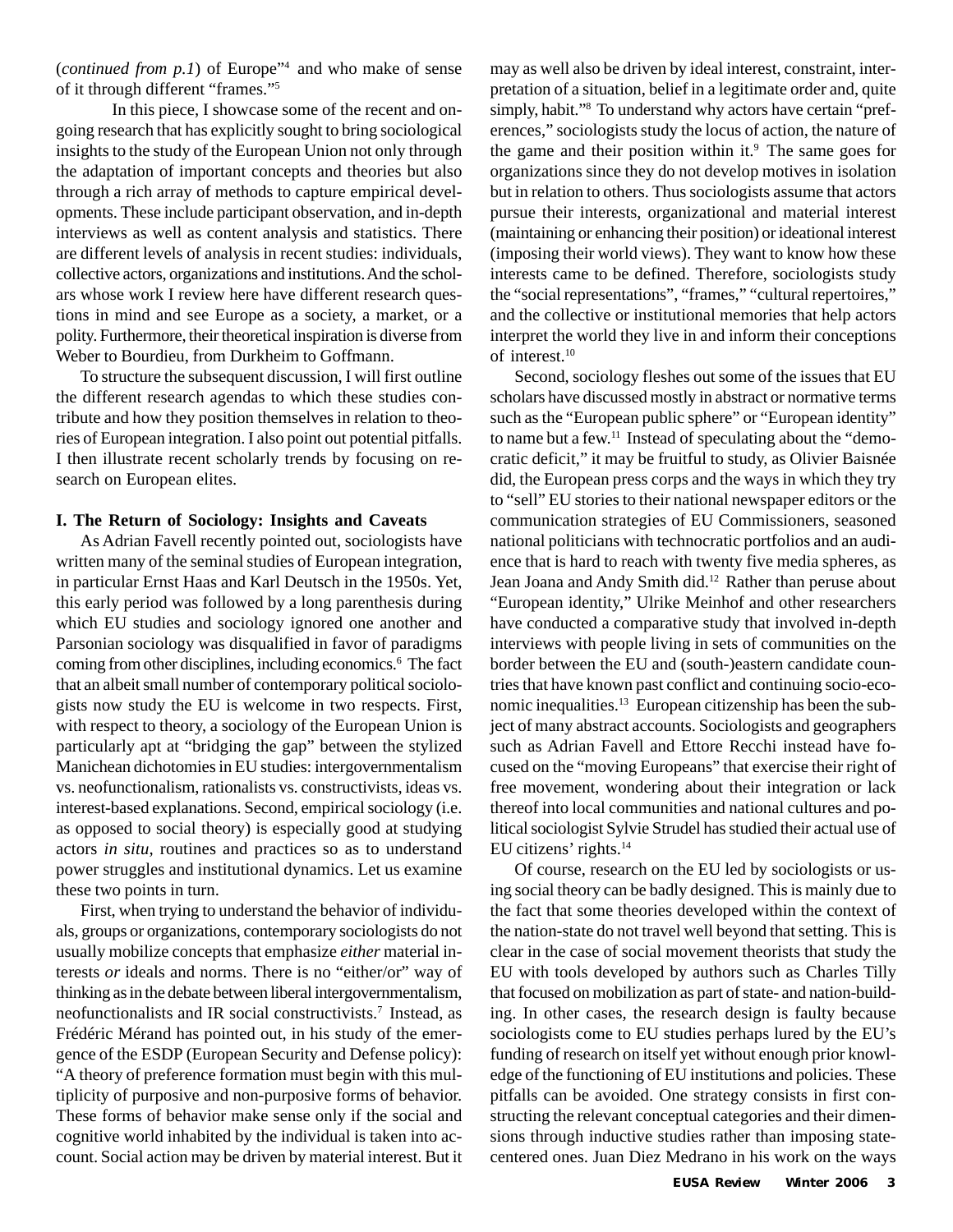Europeans view Europe forcefully argues in favour of an inductive approach for constructing the categories of "frames" i. e. finding them in his rich empirical material (in-depth interviews and newspaper editorials in three countries).15

Niilo Kauppi in his book *Democracy, Social Resources and Political Power in the European Union*<sup>16</sup> takes a slightly different approach. He first seeks to "adapt" or "update" the sociological concepts that he deems heuristic to understand European integration by circumscribing what is nation-state-centered about them. He uses Bourdieu's theory of the "political field," a notion that is very useful to study power relations in the emerging EU polity ("who gets what, when, how?"). Bourdieu sought to analyze how political agents mobilize resources and regularize certain types of interactions and values at the expense of values and thus establish structured power relations. Yet Bourdieu's empirical work focused on the French national context, centered on class-based resources and traditional mechanisms of political representation. EU political agents can use their nationality as a political resource, they are positioned in multiple fields, and mechanisms of representation are more complex and diverse.

In this respect, studying the EU is bound to enrich sociology. Similarly, legal and political anthropologists that studied EU institutions and European integration came away questioning some of the foundations of their discipline. Marc Abélès, who was among the first anthropologists with Irène Bellier and Maryon McDonald to study the EU, recalls that "nobody twenty years ago thought that European politics could in any way raise interest among anthropologists." In the early 1990s, the three anthropologists went inside the EU Commission and Parliament, minutely observing the behaviors and practices of its members, studying the rituals and symbols of the institutions.17 They came away with a enriched vision of culture: a need to compromise among cultures that gave rise to a "culture of compromise." And they pointed some of the lacunae of anthropology. In particular, anthropologists usually focus on traditions and the relationship of societies with their past. When they were doing field work within EU institutions, it was the uncertain future that predominated in discourses and social representations: the Europe that was continuously "being built." In brief, the re-crossing of paths between sociology and European integration studies may be reciprocally enriching as it was for anthropology.

#### **Euroelites: Recent studies**

Anthropologists immersed themselves in the supranational institutions of the EU, the Commission and the Parliament, as did George Ross, who observed daily the activities of the Delors cabinet at a critical juncture in the story of European integration: the "*relance de l'Europe*" and wrote a trail-brazing study based on six months of observation.18 It comes as no surprise that the studies that followed also focused on actors within these institutions. Studying the careers, attitudes, strategic choices and routines of Commissioners and Members of the European Parliament (MEPs) is important to understand how the European political field differs from national ones. They are after all the first ones who should "go native" and depart in part from their national garb. Liesbet Hooghe's book on the Commission has shown through 137 interviews that, in fact, one cannot generalize about the "supranational" or pro-integration" outlook of its members, or their views of the state or the economy; and that national and professional socialization remains key to understand the attitudes of Commission staff.<sup>19</sup>

A recent study headed by Didier Georgakakis and Marine Delasalle<sup>20</sup> has sought to understand the particular resources needed to enter and prosper within the European Commission by studying the entire professional careers and socio-economic profile of all (191) Director Generals (DGs) and deputy DGs of the Commission since 1960. While they find that the basic characteristics of top civil servants resemble that of their national counterparts (schools attended, gender balance, …), they also observe that an international profile and insider experience are important and that few DGs have none and are just exiled there for electoral purposes (or after electoral defeats). They do draw attention to the remaining dichotomy between "technical"/"sectoral" posts where national experience suffices and "political/transversal" ones where networks and specific knowledge of the EU machinery matters.

Andy Smith and Jean Joana have closely studied the trade offs that Commissioners make between their *functional* role (their portfolio), their *transversal* role as voters in the college of Commissioners and their *national* past and future. The authors identify the workings of EU politics through the trade-offs made, the difficulties encountered by a sample of Commissioners and their staff during the Delors II and Santer Commissions. They study the composition of the cabinet (in terms of general or specific expertise and the balance between national backgrounds), its organization and agenda (e.g. how much time is devoted to following dossiers outside the Commissioner's competence or liaising?)<sup>21</sup> The authors also analyze the communication strategies of the Commissioners (who do they speak to about what?) The difficulty in finding an adequate media outlet is telling of the difficulty of their multiple roles: as technocrats, politicians, diplomats – to paraphrase the title of the book. The case of Edith Cresson who gave an interview in *Le Monde* while suing *Libération* during the 1999 Commission crisis over her misuse of funds is telling. Her knowledge of the French press did little to help her against the assaults of the British, German or Scandinavian journalists.

Niilo Kauppi's comparative study of EP electoral campaigns and the profiles of MEPs in Finland and France suggests that there may be a clearer distinction between national and EU parliamentarians than among the bureaucrats and more room for the media to play a role. In Finland, can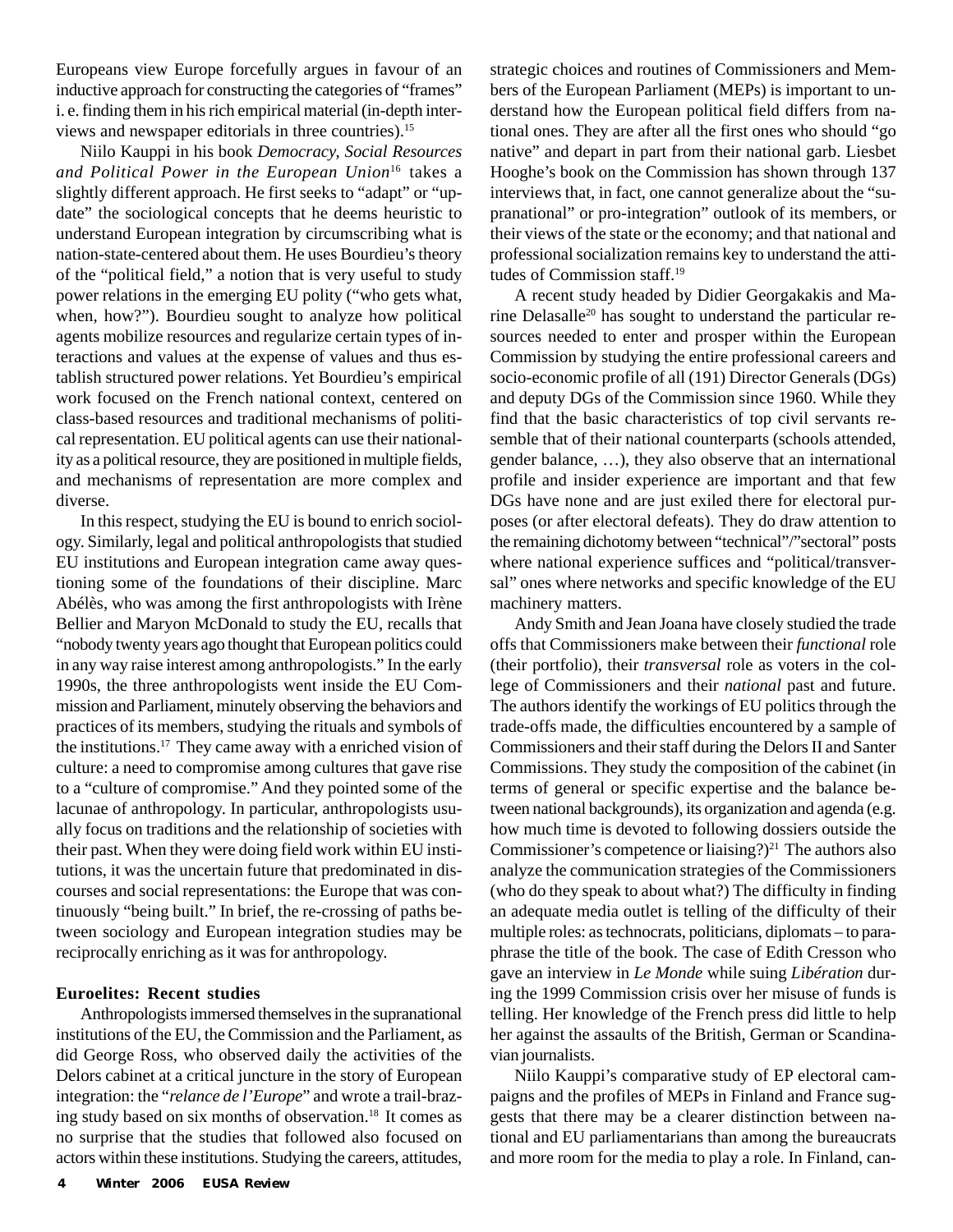didates which he calls "popular diplomats" have fared well: former race-car drivers and TV newscasters considered to be presentable figures for the outside world, likable characters with international reputations, good images of Finland in Brussels. The benign neglect of the campaign for the EP elections by the "real" seasoned national politicians only reinforces the dynamic.

Research on the Brussels NGO world also suggests that one may "escape to Europe" from fairly closed national professions and do well. There are many lawyers and academics in the NGO world whose careers were frustrated in their home country.<sup>22</sup> Those who do well in creating recognized NGOs that serve as service providers and expert input for Commission projects often have had an experience in expert-driven activism (e.g. from the consumer or environmental movements) or legal practice.<sup>23</sup> Europe in this sense is only attractive for some and welcoming for even fewer. There are still of course great cross-national differences in the desirability of a "European" job. This is true for many professional groups including journalists: working for *Euronews* may is a decent "first job" for English journalists and a very wellpaid job for Spaniards and Italians.24

Beyond looking at Europe through its "professions,"25 another interesting angle to study EU elites and their specific resources has consisted in studying the "schools of Europe." Virginie Schnabel's work on the College of Bruges is interesting in this respect.<sup>26</sup> Through an analysis of the Bruges recruitment procedure, student profiles and curriculum she shows that an ability to interact in multicultural settings, a sort of a cosmopolitan *joie de vivre,* is valued by the educational institution. The importance of social events and extracurricular activities in relation to academic subjects is clear. It will be an important resource later to network and contribute to the kind of interpersonal contacts that make the EU institutional system function.27

A valued "EU-specific" type of capital among European elites is legal expertise. This is quite clear from the curriculum of the College de Bruges,<sup>28</sup> to the recruitment of personnel not only within EU institutions but also in EU lobbies, think tanks, and non-governmental organizations. The potentialities of EU law have also attracted many national interest groups and social movements whose causes were on the margins of the core market-making project of European integration. Knowing the intricacies of EU law and EU jargon with its array of acronyms, treaty article numbers, exotic names of famous ECJ cases and strange concepts such as "subsidiarity" is a key resource and means of distinction and recognition among the emerging EU elites. It would thus be fitting that we had many studies on the development of a a distinct EU legal community. In fact, we have had few studies since Eric Stein showed the way in his seminal 1981 study of the positions of the various parties in landmark ECJ cases.29

Harm Schepel and Rein Wesseling's analysis of the authors of EU legal doctrine is a noteworthy exception. They tallied the institutional affiliations of the authors of all the articles written in the three major European law journals (in English, French and German) and examine the writings of judges, Commission officials and academics. They note the quantitative importance of writing by members of the Court and the Commission (relative to national judges and bureaucrats in national public law journals) but also the homogeneity and cohesion of the "legal field" in celebrating the court, systemizing case law and finding legal arguments for the expansion of Commission competence and more generally of the EU. The authors argue that this cohesion is helped by a shared basic mindset (or *habitus*) whereby European law is a rational force against the irrational, illogical and ideological realm of national "politics."30 Clearly their research calls for a study of the individual careers of judges, so as to show the permeability between the various institutions that produce doctrine, including academia.

#### **Conclusion**

Donald Puchala in a famed 1972 review of existing studies on European integration recalled the fable of the blind men and the elephant: each touched a different part of the animal and came to wildly different conclusions.31 In fact, he was vindicated when scholars studying different parts of the beast ("grand bargains" during treaty revisions or "legal integration" through preliminary rulings and other litigation) disagreed strongly as to its nature: an intergovernmental logic or a supranational dynamic. Yet, one needs to use new lenses and explore new aspects of the evolving process of European integration, which is more like a chameleon than an elephant. The political sociology studies reviewed here are a complementary way of looking at the EU to avoid some of the "blind spots" of EU studies, aspects that have been neglected yet contribute to our understanding of the emerging EU political system.32

Although we only focused on European elites, sociological concepts and methods can be used to complement studies on a number of questions: EU institutions and the dynamics of market-building and polity-building, the timing, character and content of new EU policies, and the attitudes of Europeans towards integration. The lessons to be drawn for other social sciences is the need for more systematic data-rich comparative projects that combine qualitative and quantitative methods and do not hesitate to answer macro questions with a microscope.

*Virginie Guiraudon is Marie Curie professor in Social and Political Science at the European University Institute (EUI) in Florence, Italy, on leave from the French National Center for Scientific Research (CNRS)*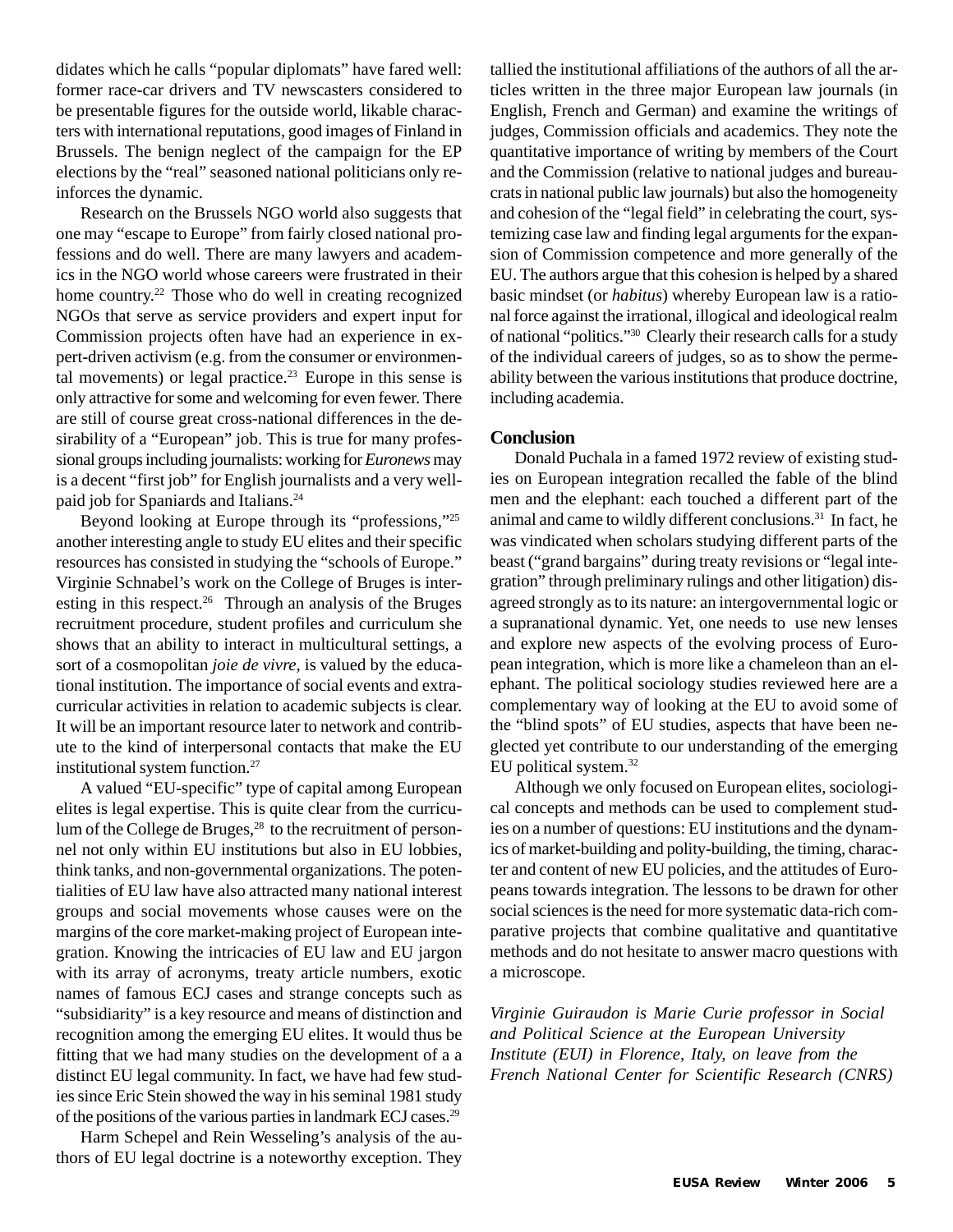#### **Endnotes**

<sup>1</sup> Sidney Tarrow, "Contentious Politics in a Composite Polity" in Doug Imig and Sidney Tarrow (eds.) *Contentious Europeans: Protest Politics in an Emerging Polity* (Boulder, CO: Rowman and Littlefield, 2001), chapter 11. Stefano Bartolini, *Restructuring Europe. Centre formation, system building and political structuring between the nation state and the EU* (Oxford: Oxford University Press, 2005).

2 Wayne te Brake, *Shaping History: Ordinary People in European Politics, 1500-1700* (New York: Cambridge University Press, 1998), pp. 14-5.

3 Michael Mann, *The Sources of Social Power II* (Cambridge: Cambridge University Press, 1997).

4 Alec Stone Sweet, Neil Fligstein, and Wayne Sandholtz (eds) *The Institutionalisation of Europe*, Oxford: Oxford University Press, 2001).

5 Juan Diez Medrano, *Framing Europe. Attitudes to European Integration in Germany, Spain, and the United Kingdom* (Princeton, NJ: Princeton University Press, 2003).

6 Adrian Favell, "The Sociology of EU politics" in Knud Erik Jørgensen, Mark A. Pollack, Ben Rosamond (eds.) *The Handbook of EU Politics.* London: Sage, 2006 (forthcoming).

7 In fact, some EU studies have started to take into account the combination of material and ideal interest and normative considerations, notably Frank Schimmelfennig's work on enlargement. See his for instance The Community Trap: Liberal Norms, Rhetorical Action, and the Eastern Enlargement of the European Union, in: International Organization 55/1 (2001): 47-80.

8 Frédéric Mérand, "Social Representations and Institutional Bricolage. The Case of the European Security and Defense Policy." Paper presented at the 9<sup>th</sup> Biennial International Conference of the European Union Studies Association, Austin, TX, April 2, 2005.

<sup>9</sup> Depending on the tradition, there are different terminologies to designate that locus of action. Structural constructivists such as Pierre Bourdieu call this a "social field" and American institutional sociologists such as Powell and Di Maggio an "organizational field." See Pierre Bourdieu, *Le sens pratique* (Paris: Minuit, 1980) and Paul Di Maggio P. and William W. Powell, The Neo-Institutionalism in Organizational Analysis (Chicago: The University of Chicago Press, 1991).

<sup>10</sup> On social representations, see Mérand 2005a op. cit. and on frames Diez Medrano op. cit. On cultural repertoires, see Ann Swidler, "Culture in Action: Symbols and Strategies," *American Sociological Review* 51 (April 1986) : 273-286.

<sup>11</sup> For a fuller elaboration of this point, see Adrian Favell, "Europe's identity problem" *West European*

*Politics* 28/5 (2005): 1109-1116.

<sup>12</sup> On the European press corps, see Olivier Baisnée, "Can Political Journalism Exist at the European Level?" in Raymond Kuhn and Erik Neveu (eds.), *Political journalism* (London: Routledge, 2002). On EU commissioners' communication strategy, see Jean Joana and Andy Smith, *Les commissaires européens. Technocrates, diplomates ou politiques* (Paris : Presses de Science Po, 2002).

13 Ulrike H. Meinhof, "Migrating borders: an introduction to European identity construction in process," *Journal of Ethnic and Migration Studies* Vol. 29 No. 5: 781-796. On the interplay between national identity, historical memory and attitudes towards European integration, see Diez Medrano, op. cit.

<sup>14</sup> Adrian Favell, "Free Movers in Brussels : a report on the participation and integration of European professinals in the city." Report for the Brussels-Region Government, IPSoM Working Paper 2001/7, Katholieke Universiteit Brussel, November 2001. Ettore Recchi directs a large research project on intra-EU mobility, see http:// www.obets.ua.es/pioneur. On EU citizens' voting, see Sylvie Strudel, « Les citoyens européens aux urnes : les usages ambigus de l'article 8B du traité de Mastricht », *Revue internationale de politique comparée* 9/1 : 47-63.

15 Diez Medrano, op. Cit.

16 Niilo Kauppi, *Democracy, Social Resources and Political Power in the European Union* (Manchester: Manchester University Press, 2005).

<sup>17</sup> Marc Abélès, Irène Bellier and Maryon McDonald, *Approche anthropologique de la Commission européenne* (Brussels : European Commission, 1993).

18 George Ross, *Jacques Delors and European integration* (New York : Oxford University Press, 1995).

19 Liesbet Hooghe, *The European Commission and The Integration of Europe: Images of Governance* (Cambridge: Cambridge University Press, 2002).

20 Didier Georgakakis and Marine de Lassalle, « Les directeurs généraux de la Commission européenne. Premiers éléments d'une enquête prosopographique », *Regards sociologiques* 27-28 (2004) : 6-69 » and for the project « Sociographie des élites européennes », see http:// www-urs.u-strasbg.fr/cgi/fr/recherche/gspe/index.htm.

21 Jean Joana and Andy Smith, Op . Cit.

22 Virginie Guiraudon (ed.) *Sociologie de l'Europe. Mobilisations, élites et configurations institutionnelles. Cultures et conflits* double special issue 38/39. Paris : L'Harmattan, 2000.

23 ECAS (the European Citizens' Action Service is a good example see Julien Weisbein, « Le militant et l'expert. Les associations civiques face au système politique européen », *Politique européenne* 4 (2001) : 105-118

24 Olivier Baisnée et Dominique Marchetti, « Euronews, un laboratoire de la production de l'information européenne » *Cultures et conflits* 38/39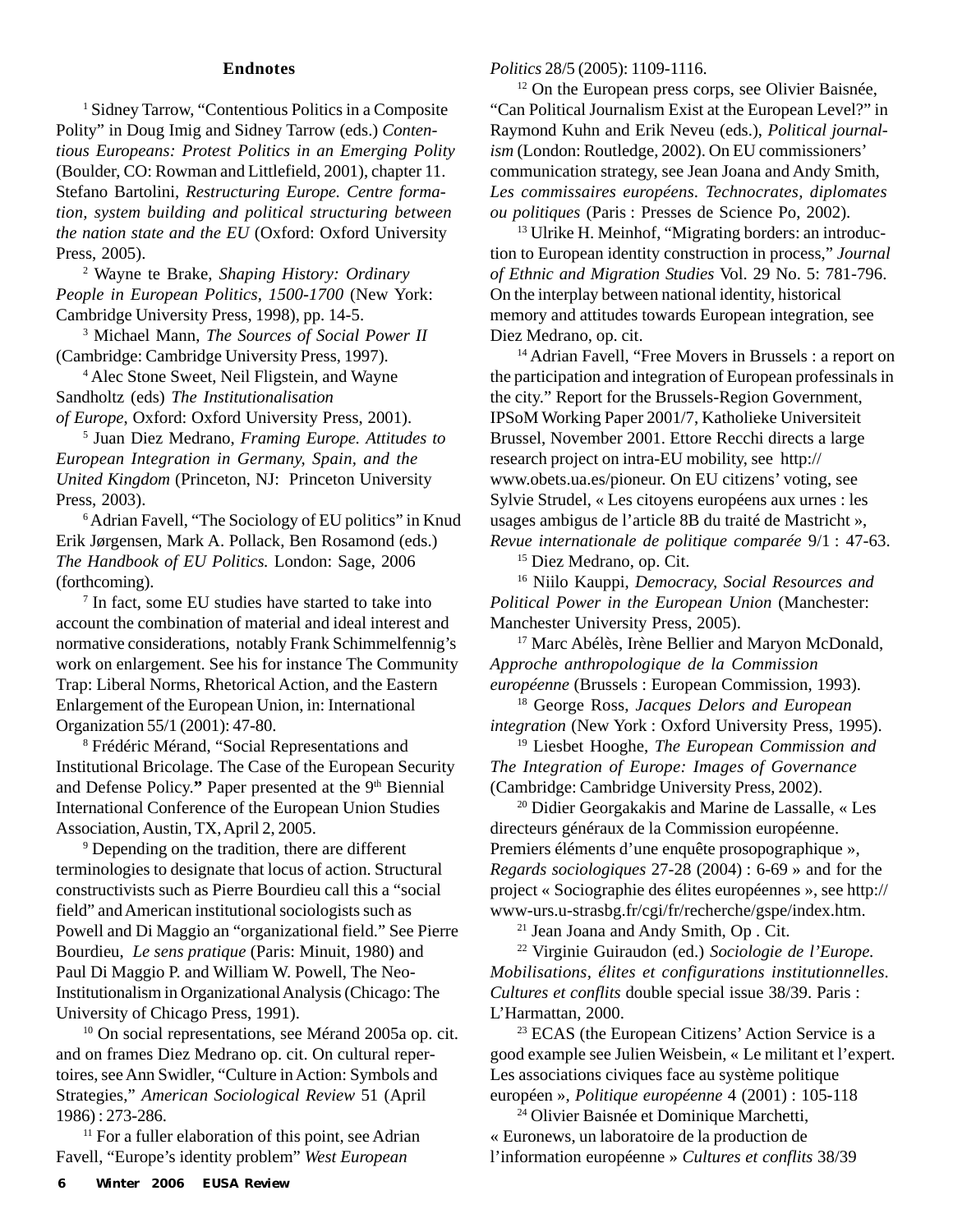(2000) 121-152.

25 Didier Georgakakis (ed.), *Les métiers de l'Europe politique. Acteurs et professionnalisations de l'Union européenne* (Strasbourg, PUS, 2002).

26 Virginie Schnabel, « Elites européennes en formation : les étudiants du « collège de Bruges » et leurs études » , *Politix* 43 (1998) : 33-52.

 $27$  An on-going project based on participant observation by Hélène Michel instead focuses on the EU lobbying training courses organized for civil servants and private actors alike.

28 Virginie Schnabel, Op. Cit.

29 Eric Stein, "Lawyers, Judges and the Making of a Transnational Constitution" *American Journal of International Law* 75/1 (1981): 1-27.

<sup>30</sup> Harm Schepel and Rein Wesseling, "The Legal Community: Judges, Lawyers, Officials and Clerks in the Writing of Europe" *European Law Journal* 3/2 (June 1997) 165-188.

31 Donald Puchala, "Of Blind Men, Elephants, and International Integration", *Journal of Common Market Studies* 10/3 (1972): 267-284.

<sup>32</sup> On the need to combine insights from sociology and public policy studies to understand the "government of Europe", see Andy Smith, *Le gouvernement de l'Union européenne. Une sociologie politique* (Paris, LGDJ, 2004).

#### **Archive of European Integration http://aei.pitt.edu**

THE ARCHIVE OF EUROPEAN INTEGRATION (AEI) is an online repository for non-commercial, non-governmental publications (short monographs, working or policy papers, conference papers, etc.) dealing with any aspect of European integration. The AEI is hosted by the University Library System at the University of Pittsburgh with the co-sponsorship of EUSA and the Center for West European Studies/EU Center, University of Pittsburgh. All those who presented papers in person at the 2005 EUSA Conference in Austin may post their conference papers on the AEI.

Anyone can access and download materials on the AEI. The search engine allows searching by author, title, keyword, year, etc. The AEI editors invite all with appropriate papers to submit them to the AEI. If you wish to deposit papers in a series, you *must* contact the AEI editor before beginning deposit of papers. With questions about the AEI, e-mail  $\langle$ aei@library.pitt.edu>.

# **EUSA Political Economy Interest Section Essay**

#### **Stability and Growth Pact Reform, European Economic Governance and French Policy Preferences** *David Howarth*

ON 20 MARCH 2005, the EU ministers of finance reached a formal agreement on a reform to the Stability and Growth Pact (Stability Pact, Pact, SGP), the formal aspects of which were finalised on 27 June 2005. This agreement followed several months of intense and often acrimonious intergovernmental debate. This contribution argues that SGP reform, especially the elimination of automaticity and the introduction of considerable room for interpretation by member state governments, conforms well to long-standing French intergovernmentalist preferences on fiscal policy coordination at the EU-level. However, very little progress has been accomplished with regard to the alternative French visions of EU-level economic governance (EEG), which reflect the supranational implications of *dirigiste*1 – active economic interventionist – French preferences. Meanwhile, the domestic *dirigiste-*style margin of manoeuvre insisted upon by French governments compromises the credibility of the reformed Pact as a form of EU-level economic governance.

#### **How the 2005 SGP reform adds margin of manoeuvre**

While the official deficit threshold will be maintained, there will be a derogation – allowing a member state to exceed temporarily the 3 per cent figure to a limited extent – in the event of an 'unusual event outside the control of the member states' and a 'severe economic downturn' (defined more leniently than previously) and because of 'a negative growth rate' or even 'a protracted period of very low growth relative to potential growth' (with no precise figures being provided). Previously, only a significant recession triggered the non-application of the Excessive Deficit Procedure (EDP).<sup>2</sup>

For a temporary but undefined period of time a deficit will not be declared excessive if the member state concerned devotes considerable public expenditure to one of several 'other relevant factors': 1) investment; 2) research and development; 3) structural reforms (provided they have a long-term impact on the solidity of public finances); 4) EU policy goals; 5) European unification; 6) international 'solidarity' (including spending on both aid and military). Further consideration was to be given to these ill-defined spending categories. Once the 3 per cent deficit limit is reached the Council and Commission are to examine the extent to which spending on these 'pertinent factors' contributes to the deficit in question.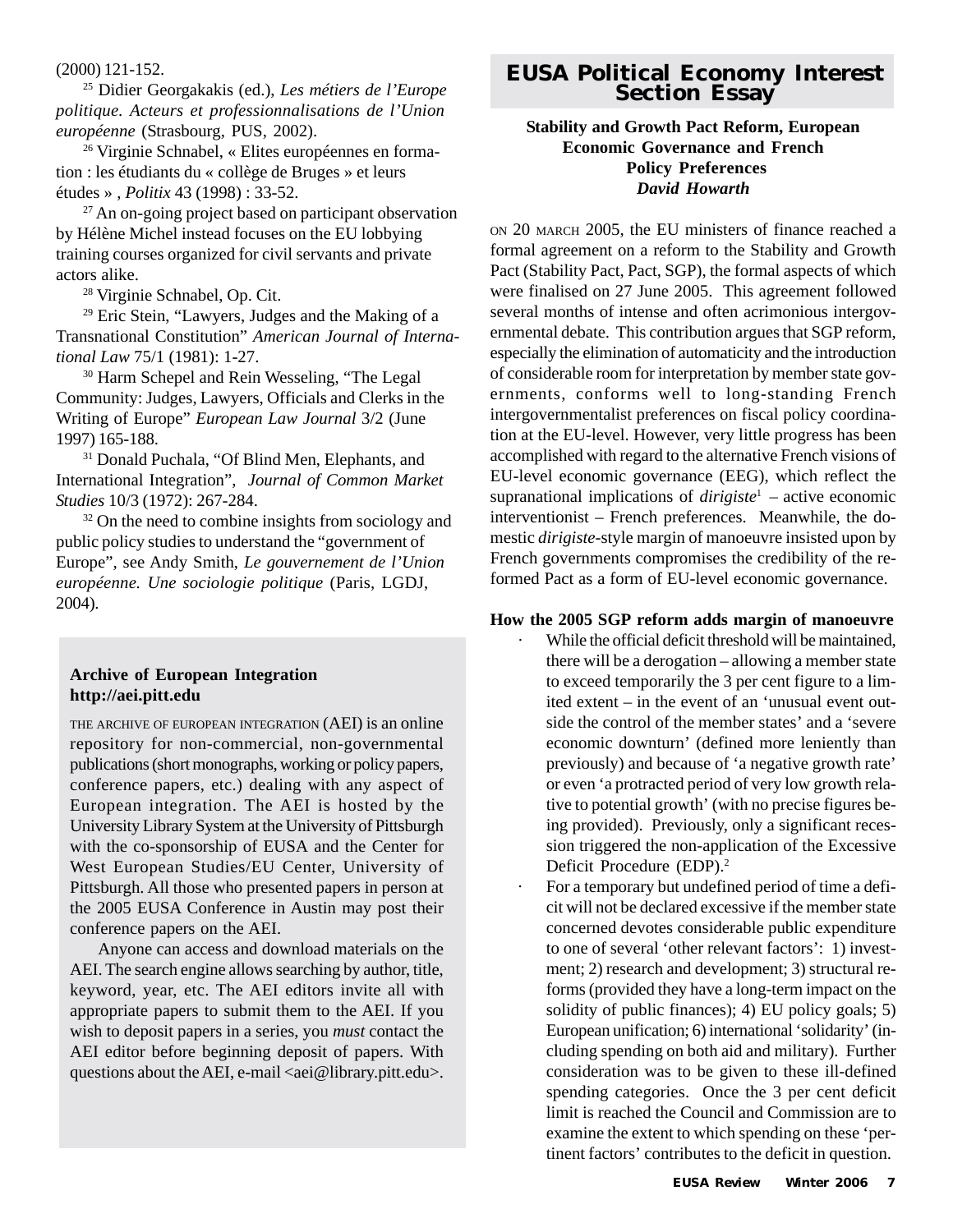- A member state which has achieved a public spending surplus during periods of relatively strong economic growth and which has a relatively low debt burden is to be treated more leniently.
- A member state exceeding the 3 per cent threshold is to obtain a delay of 3 years to bring its deficit down again. The objective is to bring the deficit below the threshold within two years following the launch of the EDP (up from the previous one year) but a government can obtain a delay of an additional year if there are particular circumstances that should be taken into consideration (notably low economic growth). Before advancing to the sanctions procedure, the Commission is to prepare a report to determine whether a supplementary delay of a year should be allowed.
- Following the identification of an EDP by the Commission *and the Council*, a member state is to have 6 months (previously 4) to propose corrective measures.
- As under the original Pact, member states are expected to avoid pro-cyclical budgets in good times (when real growth is superior to potential growth) – although there is no way of forcing governments to do.
- More effort is to be demanded from member states with a relatively heavy debt burden which have not undertaken structural reforms – although, again, compliance mechanisms remain weak. The mid-term objective of each member state will be determined with regard to two factors: 1) those member states with low debt levels and strong growth are allowed more margin of manoeuvre and a medium term deficit of up to 1 per cent; 2) those member states with high debt levels and weak growth prospects are expected to move to a deficit close to balance or in surplus (as was the case with the original Pact but this objective is now to be redefined every four years). Member states which have not yet attained their medium term objective are 'required' to reduce their structural deficit annually by 0.5 per cent of GDP. Compliance mechanisms are, yet again, weak and an explicit exception allows considerable leeway to member states undertaking 'structural reforms'.

Under the new Pact, there is thus considerably greater scope for counterclaim in the event of non-compliance with existing rules, given that member states can justify their excessive deficits with reference to numerous factors. Furthermore, the increased uncertainty that surrounds the determination of acceptable medium term balances makes it even more difficult for ECOFIN to trigger sanctions against errant member states. Thus, the reform eliminates the elements of automaticity in the original Pact and introduces considerable room for intergovernmental margin of manoeuvre.

#### **The politics behind the reform**

The small number of fiscally virtuous member states defended the existing Pact in ECOFIN's discussions, while most of those member states exceeding (or at risk of exceeding) the crucial three per cent deficit threshold sought reform. As would be predicted by liberal intergovernmentalists, the reforms reflected the preferences of the two most economically important and politically influential Euro-zone member states: France and Germany. While the switch in German policy – from pro-Pact to pro-reform zealotry – was crucial to bringing about reform, the French position on the Pact reflects longstanding preferences on EU-level economic governance dating back to the earliest negotiations on EMU in the Werner Committee of 1970. Reform is thus the outcome of a shift in German government policy towards French preferences. It is precisely the elimination of the elements of automaticity in the original Pact and the introduction of considerable room for interpretation which conforms well to two French preferences: intergovernmentalism in EU-level policymaking but also long-standing *dirigisme*. However, the inherent tension between these two preferences that directed French policy on Pact reform also in effect undermines the pursuit of some versions of EU-level economic governance ostensibly promoted by French governments.

Arguably, there was no need for explicit reform to allow intergovernmental margin of manoeuvre with regard to the application of the original Pact's rules, as demonstrated by several developments: ECOFIN's 25 November 2003 decision to suspend the EDP against France and Germany; the ECJ's 13 July 2004 ruling revoking ECOFIN's conclusions but effectively allowing the suspension; and the Commission's own decision of 14 December 2004 to suspend the application of the EDP against France and Germany on the – rather problematic – grounds that these member states would succeed in bringing their deficits to at or below the 3 per cent threshold. The original Pact's own provisions also ensured intergovernmental margin of manoeuvre: for example, the lack of obligation imposed on the Council to impose either reporting requirements or sanctions upon the member state exceeding the 3 per cent threshold; and then the need for a qualified majority vote in ECOFIN (two-thirds excluding the member state(s) subject to the procedure) – to launch and proceed with the EDP procedures. Still, the political reality of the Stability Pact – that it could be used as a device to wield against and potentially embarrass offending governments – made its reform politically desirable for the rulebreakers. It can also be argued that reform was desirable because the original Pact increased the likelihood of political conflict – among member state governments, between the governments and the Commission and between the governments and the European Central Bank (ECB).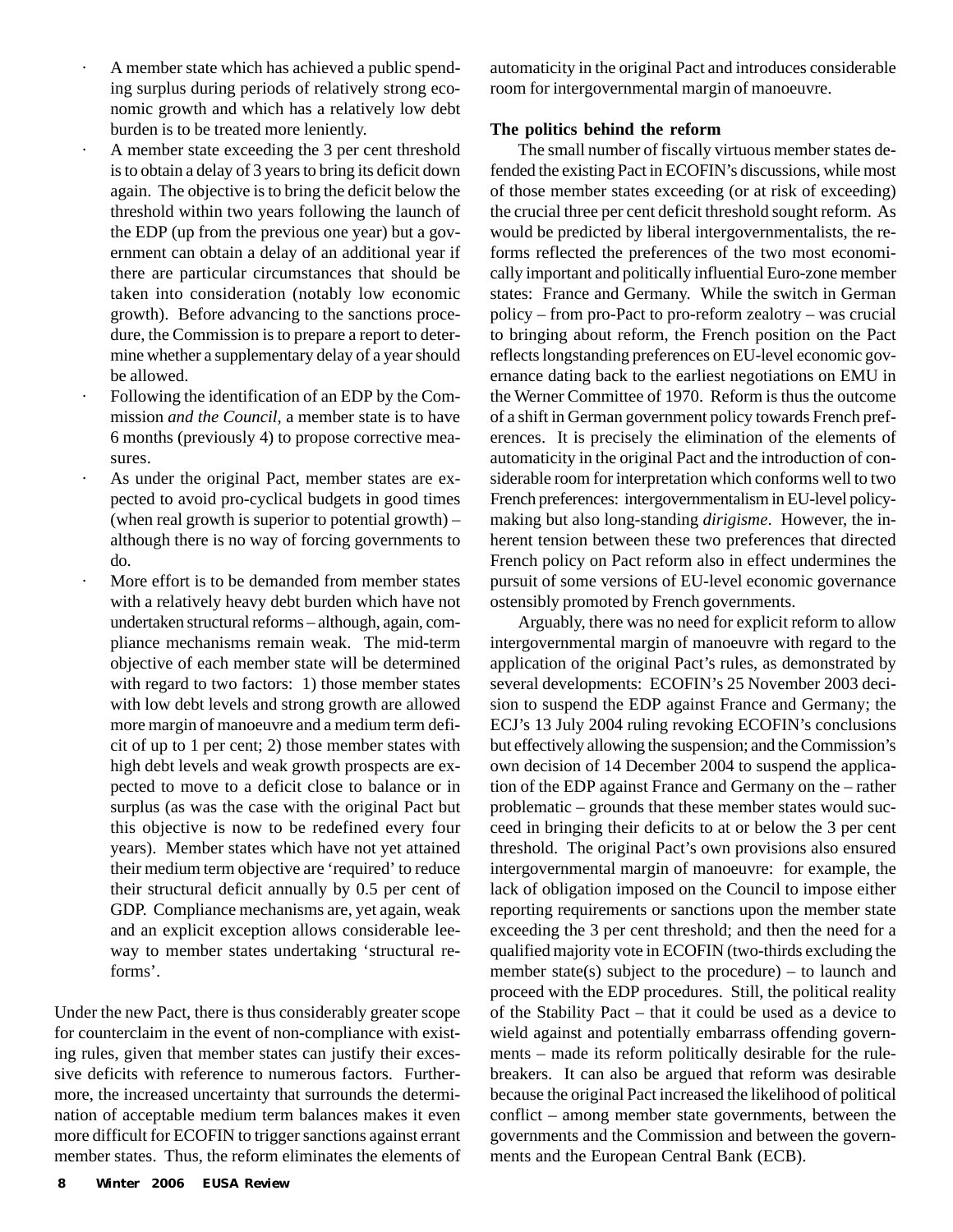#### **The SGP and French views of EU-level Economic Governance (EEG)**

Leading French policy makers, advisors and academics have, since the start of discussions on the shape of the EMU design in 1988, been the principal proponents of the establishment of some form of EEG, what the French have labelled '*gouvernement économique*'. The term 'economic governance' can signify several different things. In general terms, EEG is an institutional set up at the European level that is designed to establish some form of macro-economic policy – be it only 'soft' / non-binding economic and employment policy coordination or 'harder' more binding forms of fiscal policy coordination – that has direct impact upon the member states.

The peculiar French preoccupation with EEG reflects concerns linked to the traditionally widespread reluctance – rooted in the *dirigiste* tradition – to accept central bank independence and the 'sound money' (low inflation) bias of the EMU project. At the same time, the convergence criteria and Stability Pact fiscal policy rules have been a useful external constraint for French governments. Thus, French government rhetoric on the purpose of EEG has reflected varying concerns to achieve a variety of objectives: to reinforce the pursuit of domestic structural reform, but also to encourage coordinated EU reflation in order to boost economic growth; to bolster the credibility of the EMU project and ECB monetary policy-making, but also to counter-balance and even limit the monetary policy-making power of the ECB. What various French proponents have meant exactly when they espoused EEG is always unclear, even though there has been a limited attempt by French academics and government economic advisors to explore possible EEG scenarios.3 Different governments – indeed different policy makers – place different emphasis on different kinds of coordination. Indeed, *the most common feature of French discourse on EG has been the absence of any concrete proposal of transferring real economic policy competences from the national to the European level*.

French government pronouncements on EEG have only occasionally made reference to the form of economic governance that was explicitly established by the Maastricht Treaty and the Stability Pact. This is EEG as the coordination of macroeconomic, and specifically fiscal, policies to achieve low budget deficits and reduced debt loads, which in turn are supposed to contribute to greater price stability. French policy statements over the past fifteen years reveal five other understandings of EEG – some overlapping; some contradicting – beyond the core goals of price stability and, subject to this stability, economic growth:

- as economic policy coordination with other member state governments and with the ECB to achieve an 'appropriate' policy mix;
- as a more energetic EU-level interventionism designed to stimulate economic growth and create jobs;
- as a political interlocutor of the ECB to contribute to the legitimisation of ECB monetary policy making;
- as an exercise in political communication to reinforce the credibility of Euro-zone monetary policy; and

as an explicit limitation of the ECB's independence. The inconsistent and often incoherent presentation of the concept of EEG by leading members of French governments both left and right reflects the inherent contradiction between two well-established French policy making preferences. On the one hand, the consequences of a *dirigiste* approach in the context of EMU encourages French governments to match the single monetary policy with some form of supranational economic governance that can bring about a tight coordination of national macroeconomic policies but also serve as a potentially useful device to empower French governments in the domestic political and economic context.

On the other hand, the Gaullist reflex to retain national policy making margin of manoeuvre ('sovereignty') as far as possible is manifested in the preference that EU-level policy making is conducted in an intergovernmental manner. The difficulty elaborating a clear French policy on EEG has thus paralleled the incoherence in French policy on European integration more broadly and the failure of French governments to move beyond the divisive questions of principle ('should we transfer sovereignty?') to the more consensual challenge of managing such change: not 'why' but 'how' to transfer sovereignty.<sup>4</sup>

While governments at certain times have made use of the official 'price stability' form of economic governance to justify spending cuts and structural reforms in France, most of the time the fiscal policy rules have been either qualified or directly challenged in French government discourse and policy on EEG precisely because the ostensibly binding nature of these rules could be politically inconvenient. The more regular emphasis placed on the other forms of EEG – notably as 'policy mix' and 'intervention' but also as the political representation of the Euro-zone and even as political control over monetary policy – reflect more the *dirigiste* tradition, crucial to government-legitimisation in France.

Given these preferences, it is not surprising that the Stability Pact was accepted by the Juppé Government only after lengthy and bitter debate to meet intransigent German demands and ensure the start of Stage Three of EMU.<sup>5</sup> The restrictive rules of the Pact have been most explicitly challenged in the context of electoral contests: thus the positioning of the Plural Left coalition in the 1997 legislative elections and the Chiracian Right in the 2002 presidential and legislative elections. For French governments, tightened macroeconomic policy coordination is a desirable goal as long as most of this coordination remains 'soft' – with French support for 'hard' policy coordination restricted to social and employment policies – and retains a broadly interventionist character emphasising growth and job-creation in line with the goals established in the Lisbon strategy.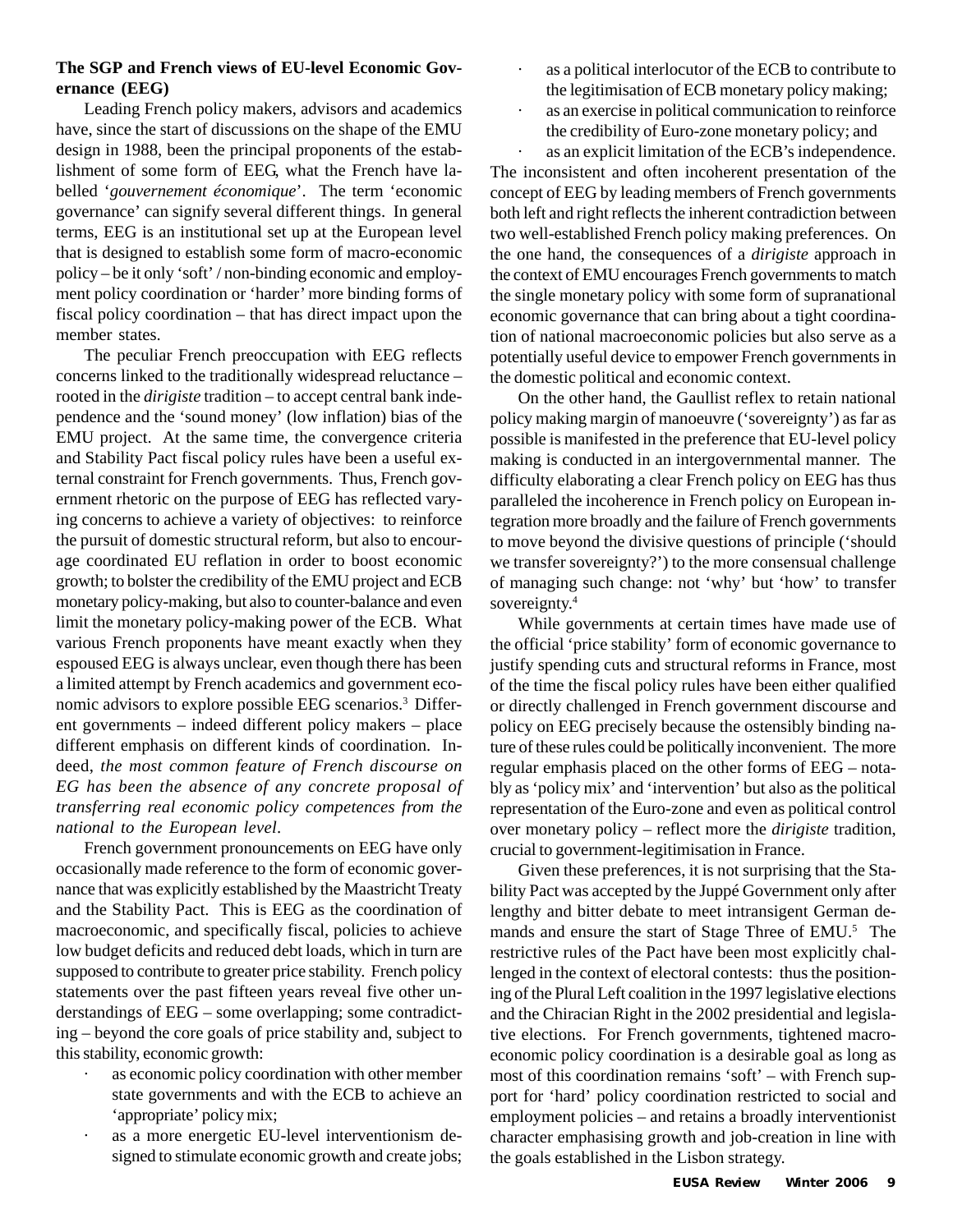At the same time, French governments have sought institutional reform in order to counter-balance the official price stability goals of EMU. Leading French government figures – including President Chirac – have occasionally called explicitly for the elimination of the European Central Bank's goal-setting independence. A more regular feature of French government policy announcements has been the extension of some kind of political control qualifying the bank's 'sound money' emphasis. However, French governments have never spelled out the institutional arrangements and decision making procedures whereby this political control would be achieved. The reinforcement of the role of the informal and intergovernmental Eurogroup in Euro-zone coordination has been a French objective for the past decade and has been explicitly presented as the reinforcement of EEG. Notably, French governments have advocated giving the Eurogroup a treaty-recognised status and power to make legally binding decisions. Only very limited reinforcement was incorporated in the Draft Treaty Establishing a Constitution for Europe 2003, involving principally the creation of a Mr. Euro who is to chair Eurogroup meetings for two years and be expected to provide a more noticeable political face to the Euro-zone. It might be argued that French efforts to reinforce the status and role of the Eurogroup could stem from the restrained and secretive nature of this body, which ensures a flexible application of the rules and a politically sensitive margin of manoeuvre, thus well reflecting the paradox of French policy on economic governance that is both intergovernmental and dirigiste in nature.

Given the prioritisation of domestic political and economic concerns and much emphasised dislike for binding supranational macroeconomic policy rules, there was strong reason to suspect that following the start of 1999, when the going got tough, the French would start breaking rules – which indeed they did. Both the Jospin Plural-Left and Raffarin UMP governments failed to follow the Broad Economic Policy Guidelines (BEPG) established for France. With the failure of the Jospin Government to make sufficiently large cuts to the budget, the economic slow-down from 2001 resulted in the rapid rise of the deficit towards the 3 per cent figure, breaking this figure for 2002, 2003 (4.2) and 2004 (3.7) and potentially 2005. In the meantime, French debt rose from 56.8 per cent in 2001, exceeding the 60 per cent figure in 2003 (63.9). With the launch of the Early Warning and then Excessive Deficit procedures against France and the stubborn refusal to move rapidly to cut the deficit, President Chirac and the Raffarin Government joined the growing ranks of those calling for a temporary 'softening' of the SGP and even a rethink on the Pact.6

The failure of the Schröder Government to meet the 3 per cent deficit figure gave the Raffarin Government greater political margin of manoeuvre on the rules — and the two countries formed a tax cutting and public spending alliance, thus emphasising the more interventionist form of EU-level economic governance. The Franco-German growth initiative of 18 September 2003 attacked the Commission for being excessive in its drive for budget cutting and 'anti-industry', pledging further tax cuts in both countries and 10 major jointly funded

infrastructural projects.<sup>7</sup> This was followed by the announcement later in September of France's budget for 2004 incorporating further tax cuts despite promises at the Stresa ECOFIN meeting by Finance Minister Francis Mer that the French government would prioritise deficit cutting in order to get to the 3 per cent figure for 2005. Predictably, the French government accepted the Schröder Government's demands that the application of the Excessive Deficit Procedure (EDP) be suspended and then joined with the Germans to push through Stability Pact reform.

Following the March 2005 agreement on the Pact, the French Finance Minister, Thierry Breton, presented the 'spirit' of the revision 'to help rather than to punish'.8 Indeed, the increase in government margin of manoeuvre potentially eliminates existing forms of sanctions and helps member states avoid overt conflict, while the recommendations made in the BEPG remain potentially useful advice that the governments can choose to ignore. The lack of progress with regard to the alternative French visions of EEG – for example, the more interventionist form of macroeconomic policy coordination promised in the Franco-German growth initiative of September 2003 has come to naught – suggests that EU-level economic governance remains above all a vaguely defined political device to be wielded by member state governments to serve their own purposes.

#### **Endnotes**

<sup>1</sup>*Volontarisme* can be equated with *dirigisme* which Schmidt has defined as 'a set of interventionist policies and directive policymaking processes' with the state actively steering the economic (industrial and so on) development of the economy (V. Schmidt 'Running on empty: the end of *dirigisme* in French economic leadership' *Modern and Contemporary France*, 5 / 2, 1997, 229. See also P. Hall *Governing the Economy* (Cambridge: Polity, 1986); A. Shonfield *Modern Capitalism: The Changing Balance of Public and Private Power* (London: OUP, 1969).

<sup>2</sup> All references to ECOFIN Council's Report, Brussels, 21 March 2005, p 14.

3 R. Boyer *Le gouvernement économique de la zone euro* (Paris: Commissariat Général du Plan, La Documentation française, 1999); R. Boyer and M. Dehove 'Du "gouvernement économique" au gouvernement tout court. Vers un fédéralisme à l'européenne.', *Critique Internationale*, 11, Avril, 2001, pp. 179-195, available at http://www.ceri-sciences-po.org/publica/critique/article/ci11p179- 195.pdf).

4 J.-L. Arnaud 'France and Europe. The European Debate in France at the start of the French presidency' *Notre Europe Research and Policy Papers* Paris, 10, July, 2001; H. Drake 'France on Trial? The Challenge of Change posed by the French Council Presidency of the European Union, July-December 2000', *Modern and Contemporary France*, 9, 4, November, 2001, pp. 453-466.

<sup>5</sup> M. Heipertz and A. Verdun 'The dog that would never bite? The Past and Future of the Stability and Growth Pact', in *Journal of European Public Policy*, special edition on the Stability Pact, 2004, 10, 5; G. Milesi *Le Roman de l'Euro* (Paris : Hachette, 1998).

- <sup>6</sup> *Le Monde* 14.7.2003.
- <sup>7</sup> *Le Monde* 19.9.2003

<sup>8</sup> *Le Monde* 22.3.2005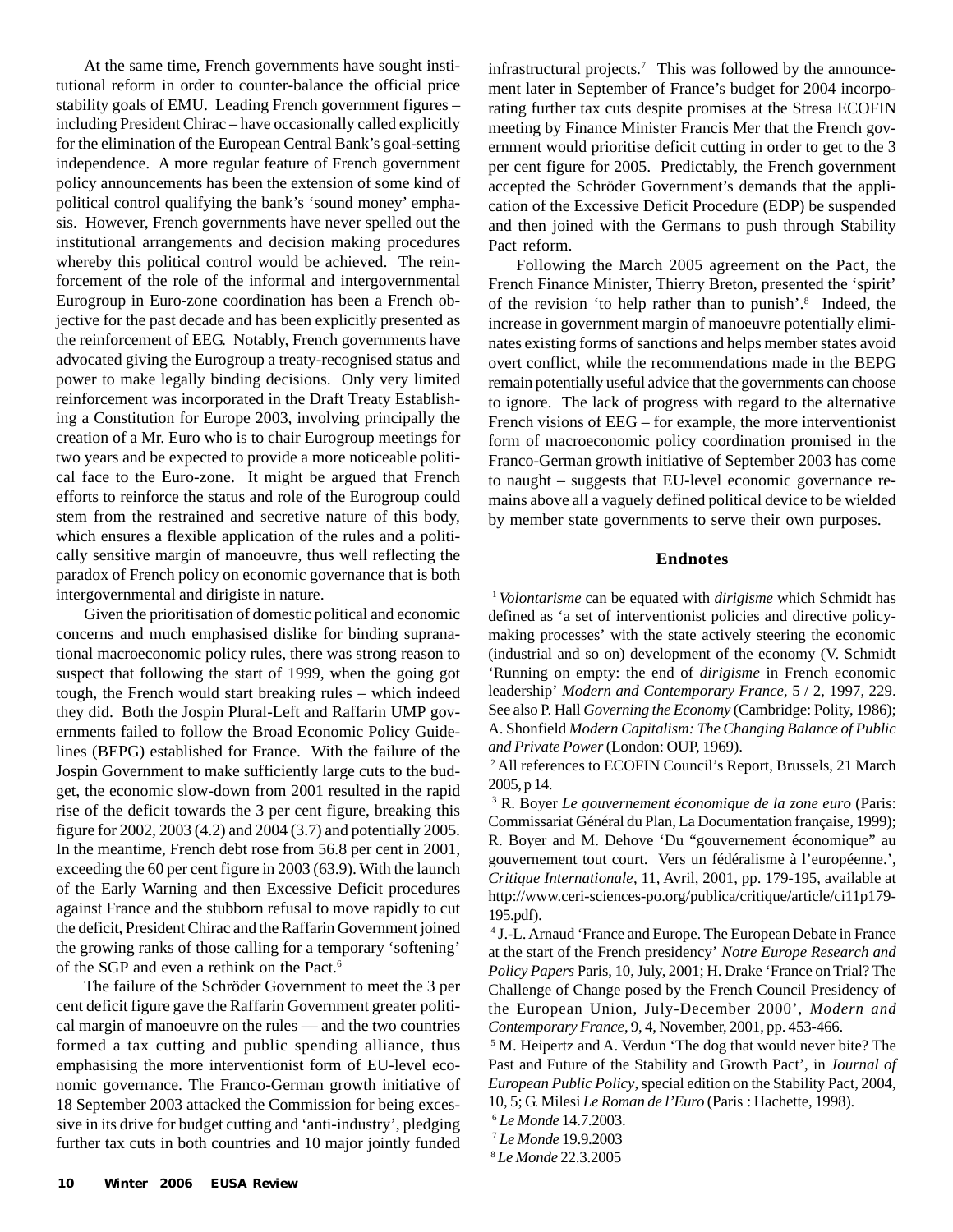place lynne ienner ad here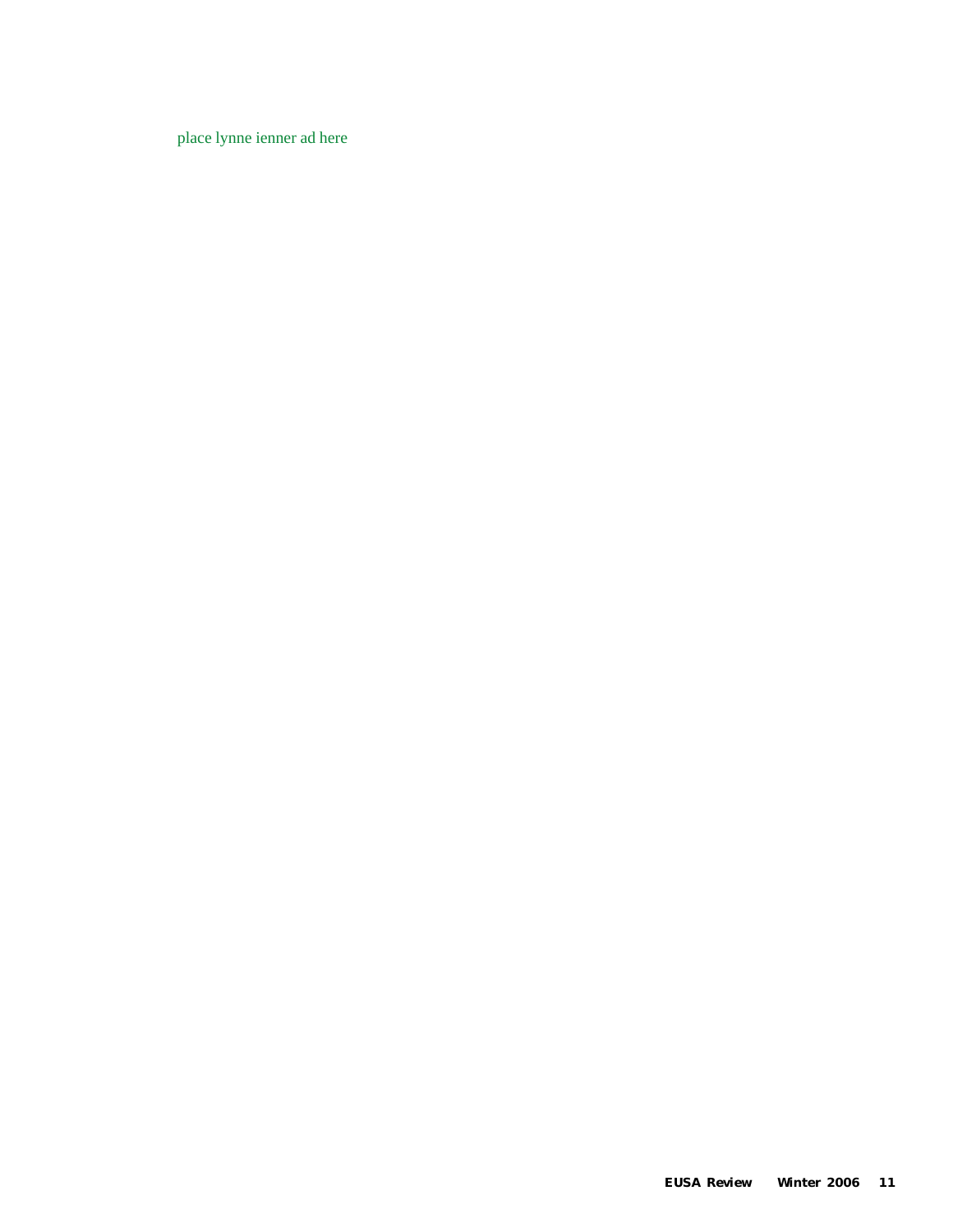#### **Sophie Meunier. Trading Voices: The European Union in International Commercial Negotiations. Princeton: Princeton University Press, 2005, 248 pp.**

ANYBODY PAYING ANY ATTENTION to the current round of multilateral trade negotiations will be aware of the EU's importance as an international trade power, for good or ill. Sophie Meunier's *Trading Voices* is a sophisticated attempt to explain when and why the EU exercises influence in international trade negotiations.

To those familiar with Meunier's work, the central argument of the book will come as no surprise. The EU's potential bargaining leverage is affected by the interaction between the degree of 'supranational competence,' which combines both voting rules and the degree of delegation to the European Commission, and the international 'negotiating context,' whether the EU favours more radical change than its negotiating partner ('reformist case') or prefers the status quo ('conservative case'). More specifically, a lower degree of 'supranational competence' increases the EU's potential bargaining leverage in negotiations where it favours the status quo, but weakens it where the EU seeks change. Moreover, the EU's institutions also shape the EU's negotiating position. Where supranational competence is restricted, the most conservative (protectionist) member state dictates the common position. Where supranational competence is extensive (qualified majority voting and some Commission autonomy), the EU's position reflects the preferences of the EU's pivotal state. Thus the EU's institutions affect how protectionist the EU's negotiating position is, which has distributional consequences for the EU's member states. This insight leads into Meunier's subsidiary discussion about efficiency and legitimacy in EU trade policy. Although the discussion is interesting and informed, Meunier problematises the relationship, rather than resolving the tension. Meunier forcefully, if not uniquely, makes the point (often self-servingly glossed over by the European Commission) that increasing the efficiency of EU trade policy is not an unqualified boon; the crucial question is what objective (whose preferences) is being pursued more efficiently.

As Meunier has introduced these arguments elsewhere, the main value added of the book comes in their elaboration and integration and in their illustration through four detailed case studies. The case studies all focus on EU-US negotiations, but cover an intentionally wide range of issues and capture most of the variation in the two key independent variables: EU-US agriculture negotiations during the Kennedy Round (restricted supranational competence and conservative negotiating context); EU-US negotiations during the Uruguay Round (extensive then restricted competence and

**Book Reviews** conservative context); EU-US negotiations of public procurement during the Uruguay Round (extensive competence and reformist context); and the EU-US aviation negotiations (no EU competence then restricted competence and conservative context). In the Kennedy Round the EU successfully fended off negotiations on agriculture, while in the public procurement negotiations it was successful in gaining improved access to the US market. During the Uruguay Round agriculture negotiations the EU's institutional context is depicted as changing from expansive competence (during which the US secured the relatively favourable Blair House agreement) to restrictive competence after which Blair House was renegotiated to be less favourable to the US (and a majority of the member states). In the air transport case the EU does not have a common position until after the European Court of Justice ruling in 2002, during which time the US secured much of what it wanted through agreements with individual member states. Each of these cases is complex as it brings together both internal EU policy making and international negotiations.

> These cases and their selection, however, are not entirely unproblematic. Starting with the bigger picture. First, one of Meunier's 'boxes' is empty – there is no case study of the EU having restricted competence and a reformist agenda. Meunier contends that negotiations under such circumstances are unlikely, but I and others have identified nontrivial examples, including the post-Uruguay Round General Agreement on Trade in Services negotiations on telecommunications and financial services and international environmental negotiations. Further, although Meunier makes a reasonable case for it being useful to look at EU negotiations with the US, because its market is of comparable size, trade is in relative balance and it also has internal weakness, there is no discussion of how representative the EU's relationship with the US is (not very) and the implications for the generalisability of the findings to the EU's relations with other trade partners.

> Further, some of the individual cases are not entirely persuasive. For example, it is far from clear that during the Uruguay Round agricultural negotiations the EU's supranational competence changed in a way that supports the argument. From the outset the EU's member states had accepted a common negotiating position, but stressed that doing so did not prejudice the allocation of competence, which meant that they asserted the right to ratify individually aspects of the round, particularly concerning services and intellectual property rights. One might make the case that until the concept of the single undertaking was clarified in the Dunkel draft text, the agriculture negotiations were understood to fall within the exclusive competence of the EU and thus be subject to ratification by qualified majority vote. The Blair House agreement, however, was concluded after it was clear that the Uruguay Round would have to be rati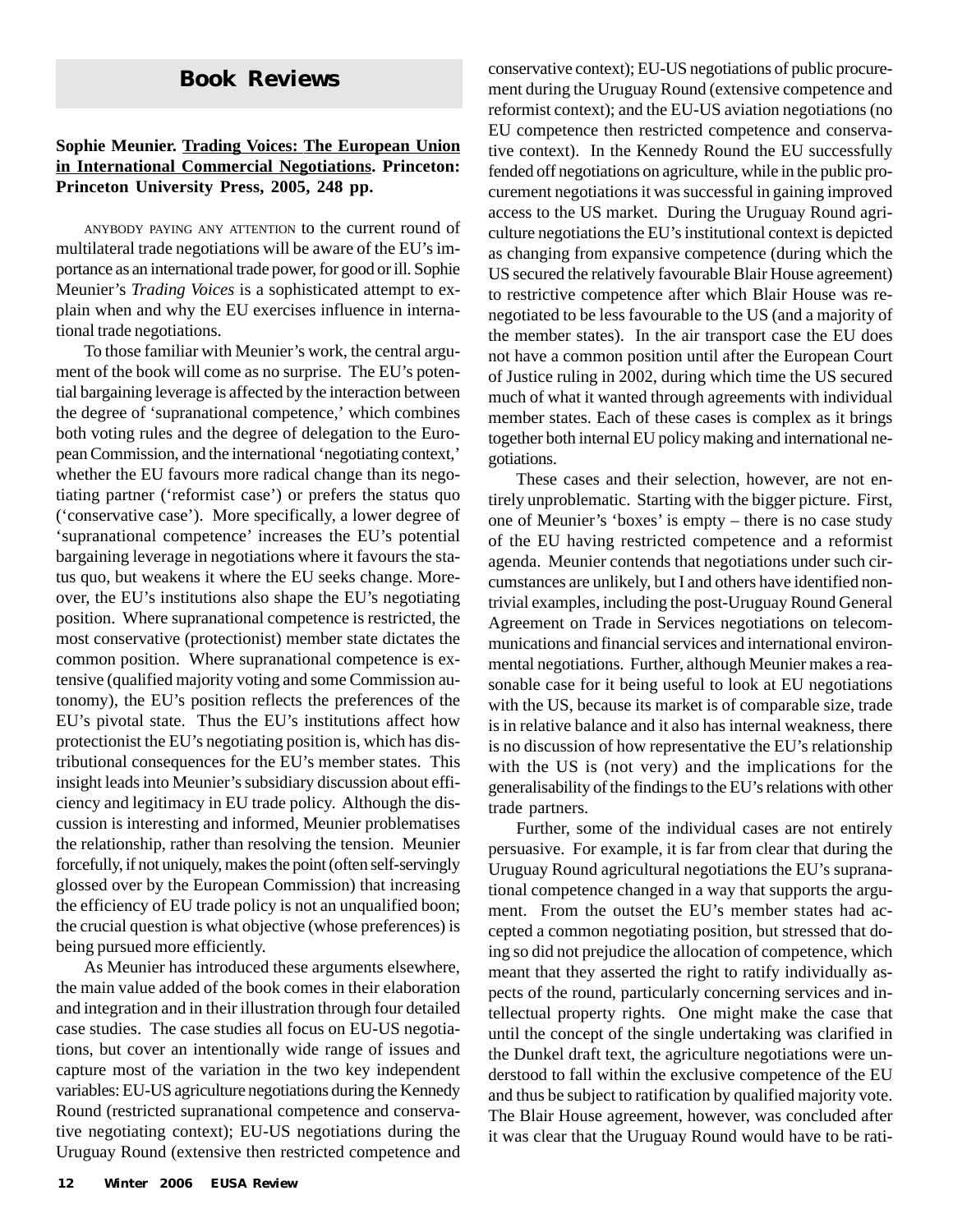fied by each member state. Thus the intensity of supranational competence did not obviously formally change between Blair House and its renegotiation. Rather, it would appear that the Commission exceeded its mandate and was pulled back. The EU-US aviation case is also problematic in that the account ends in early 2003 with the EU's decision to enter negotiations. As a consequence, the discussion focuses on agreeing a common position, rather than the EU's leverage in a negotiation, although Meunier (accurately) speculates about how the negotiations were likely to play out. Arguably, however, here the crucial issue is that the US had already got most of what it wanted by the time the negotiations really began. This situation may have been facilitated by the EU's institutional structure, but is hardly a unique situation. It is common for one side to want or need an agreement more than the other.

This leads to another criticism. Although Meunier engages with a number of possible alternative explanations, she does not address how the cost of no agreement played out in the negotiations. For example, Andreas Dür has argued that the EU got a favourable deal in the Kennedy Round because US exporters were mobilised to push for US liberalisation by concerns about being excluded from the EU market as the customs union (and common agricultural policy) came into place. The impetus for the public procurement agreement was the EU's adoption of an internal policy that would have excluded US firms from the EU market unless the US offered reciprocal market access. Thus a viable alternative explanation was not explicitly tested and rejected.

Not addressing where the cost of no agreement lay in the negotiations is an example of a broader problem with the strongest version of Meunier's argument. Negotiating outcomes reflect the interaction of the relative bargaining power of the participants. Meunier's account focuses only on the EU's bargaining power. She is aware of this problem and so in the more theoretical discussion of the argument she carefully talks only of the EU's 'potential bargaining leverage,' but in the case studies the account slips towards explaining the outcome based on the interaction between the EU's supranational competence and the negotiating context.

Despite these shortcomings, *Trading Voices* is essential reading for anybody studying EU trade policy. This is both a commendation of the book and a criticism of the existing literature. The argument is elegant and logical. Unfortunately, the case studies do not overwhelmingly demonstrate it. That at least means there is plenty more work to be done testing the argument.

#### **Alasdair R. Young University of Glasgow**

*EUSA members interested in reviewing recent EUrelated books, please contact the reviews editor:*

**Dr. Andrew Smith CERVL Sciences po Bordeaux Domaine Universitaire 11 Allée Ausone, Pessac 33607, France E-mail a.smith@sciencespobordeaux.fr Fax 56 84 43 29**

*Publishers should send two review copies of books directly to Dr. Smith.*

#### **Richard Caplan. Europe and the Recognition of New States in Yugoslavia. Cambridge: Cambridge University Press, 2005, 229 pp.**

RICHARD CAPLAN'S BOOK IS THE FIRST in-depth analysis of one of the most controversial episodes in the history of the EU's fledgling common foreign policy: the recognition of new states in Yugoslavia during the war that tore apart that country. Four central questions guide his analysis: Was there a strategic logic behind the European Community's decisions on conditional recognition? What were the strategic consequences of those decisions? What do the EC's actions tell us about international law? What lessons can be drawn from this experience of conditional recognition for the management of conflict and inter-ethnic relations?

Caplan lucidly chronicles the contentious history of the recognition decisions. In June 1991 Slovenia and Croatia declared independence, and Yugoslavia descended into a barbaric war that saw concentration camps appear again on European soil and 'ethnic cleansing' become a household term. The issue of the breakup of Yugoslavia into smaller sovereign units was at the heart of the conflict, thus posing a fundamental challenge to outsiders seeking to halt the bloodshed: should the country be forced to stay together, or would its fragmentation actually help to end the fighting? The European Community, having immediately acknowledged that it should assume responsibility for mediating a solution to the conflict ('twas the 'hour of Europe'), led the international community's approach to recognition – and ultimately took a considerable amount of flak for doing so. During the last six months of 1991, as war spread in Croatia and threatened to spill over to other areas, the EC member states grappled with the recognition issue, and were split between those member states that argued recognition would 'internationalize' the conflict and thus help end it, and those that argued recognition could only be extended at the end of a process of conflict resolution and in the context of an overall settlement.

On 16 December 1991, however, the Twelve agreed on guidelines for recognition of new states in Yugoslavia, which would permit recognition of new states – in the absence of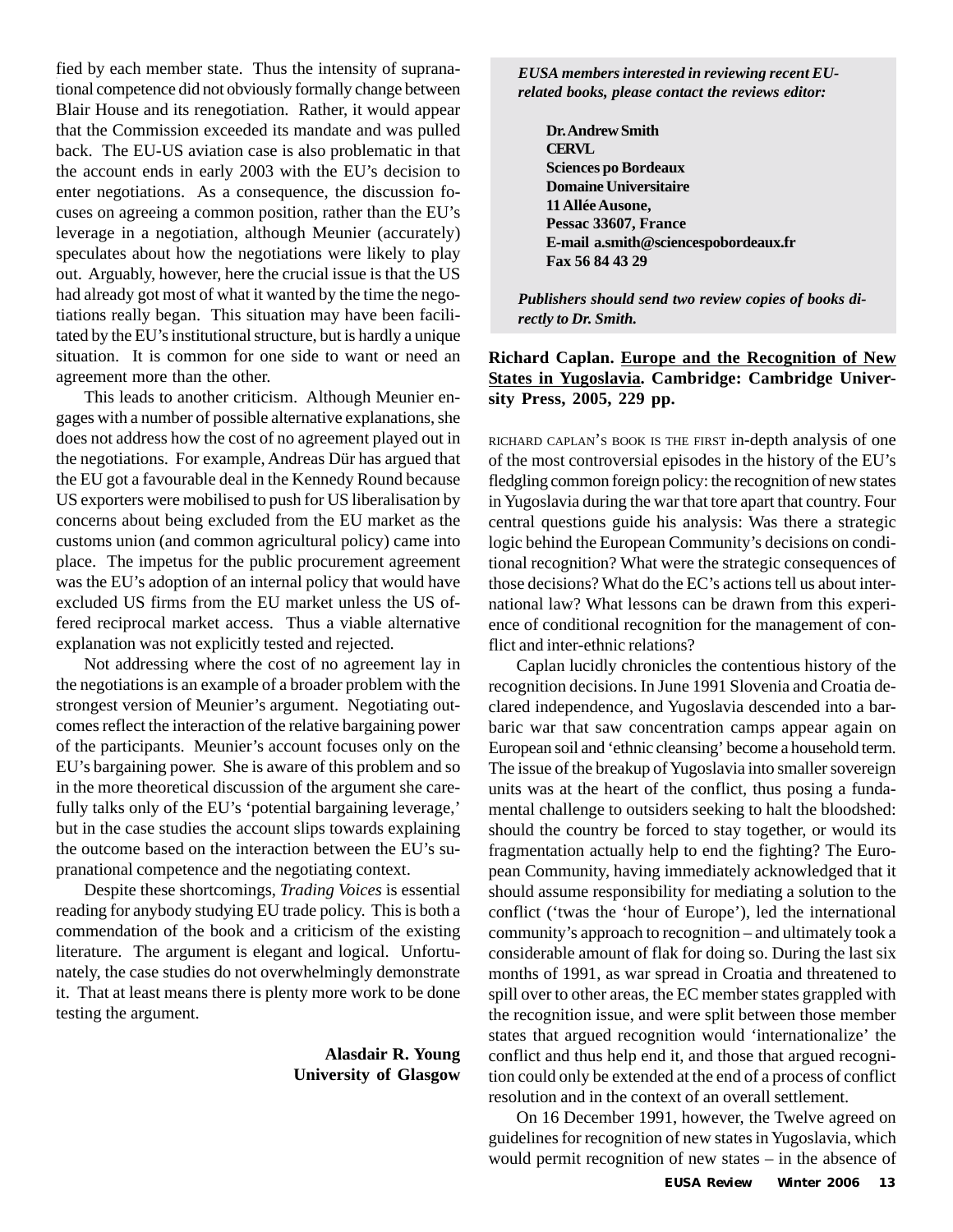an overall settlement – provided they met certain conditions. An arbitration commission (the Badinter commission) was to evaluate applications for recognition and make recommendations for Community decisions. In one of the most infamous episodes of the EC's involvement in the Yugoslav war, Germany broke ranks and recognised Croatia and Slovenia ahead of the commission's findings and a collective EC decision; in January 1992 the rest of the EC was effectively forced to follow suit or abandon all pretence of a common policy. In April 1992 after a controversial referendum favouring statehood in Bosnia-Herzegovina (pushed for by the EC), the EC recognised that country. Greece, however, blocked collective recognition of (the Former Yugoslav Republic of) Macedonia for over two years, despite a favourable opinion from the Badinter commission.

As Caplan notes, the controversy surrounding Germany's actions in particular has 'led many analysts to treat the [EC's use of recognition] as a mere face-saving gesture, the real purpose of which was mask a fundamental policy reversal so as to forestall a heightening of divisions among the Twelve' (p. 3). But, he argues that such 'extra-strategic' factors do not adequately explain the EC's recognition policy: it had a strategic logic, and was specifically designed as an instrument of conflict management which could deter Belgrade from pursuing a campaign of violence against the break-away republics, transform the conflict into an interstate war and thus both allow third-party intervention and create new legal rights and obligations for the parties, and induce the adoption of policies such as the protection of minorities by republics seeking recognition (p. 25). The Twelve were clearly trying to use conditional recognition to influence their immediate security environment. That the recognition policy was so imperfectly implemented should not blind us to the strategic logic behind it. All of this is very persuasively argued, but the reasons for the imperfect implementation are not given as much attention. While Caplan illuminates the domestic pressures and strategic considerations that led Germany to support recognition, he does not provide us with a clear reason why Germany acted unilaterally to recognise Croatia and Slovenia (p. 47), nor does he dwell much on the Greek position regarding Macedonia.

The most impressive part of the book, Chapter 4, contains a robust refutation of the claim that the EC's recognition policy aggravated and extended the war in Yugoslavia (most tragically to Bosnia-Herzegovina): 'Delayed or nonrecognition would not likely have meant a greater change for peace – and in the cases of Macedonia and Kosovo may have had the opposite effect – if only because the forces of violence in the region were to a large degree operating independently of the fact of recognition' (p. 97). He even goes further and argues that recognition actually created opportunities for international action; the tragedy lies in the failure to seize those opportunities (p. 98).

Caplan also investigates the novelty of the use of condi-

tional recognition in terms of past practice on diplomatic recognition. He argues that while the EC did depart from practice, it did so by reinforcing norms such as the protecting of human rights and peaceful resolution of disputes; thus, the EC did not contravene international law by using conditionality.

The last substantive chapter then draws general lessons regarding conditional recognition and puts forward the argument that conditional recognition can be used as an instrument of conflict management. This is the least convincing section of the book: the EC's recognition policy arguably remains a very unique episode in both the EU's history and international relations more generally. The recognition of other new states in Central and Eastern Europe, Africa (Eritrea), Asia (East Timor) has been guided much more by traditional diplomatic practice than by a repetition of the use of conditionality. While Kosovo and Montenegro (one republic not discussed by Caplan) may find that any moves to recognise them as independent states are accompanied by a list of conditions, it is not so clear that beyond the former Yugoslavia such innovative practices will endure. It is also not clear that the EU would ever again use conditional recognition in such an autonomous fashion: the inconsistent way in which it applied its own recognition policy and the debate over the consequences that then ensued have tarnished the EU's reputation to such an extent that it has become inconceivable that the EU acting alone will determine the future of Kosovar or Montengrin statehood in the way it did the other Yugoslav republics.

But these are minor quibbles about a very impressive book which presents a carefully-constructed and well-documented argument about the EC's recognition policy. It will undoubtedly remain one of the best ever scholarly treatments of the making and implementation of that policy.

> **Karen E. Smith London School of Economics**

**Frank Schimmelfennig and Ulrich Sedelmeier, eds. The Politics of European Union Enlargement: Theoretical Approaches. New York: Routledge, 2005, 299 pp.**

#### **Frank Schimmelfennig and Ulrich Sedelmeier, eds. The Europeanization of Central and Eastern Europe. Ithaca: Cornell University Press, 2005, 256 pp.**

FOR <sup>A</sup> COMPARATIVIST specializing in Central European defense politics, the EU and EU enlargement can often look like the proverbial "riddle wrapped in a mystery inside an enigma." It has not always been completely clear why the EU would expand to include countries like Poland and Hungary (much less Bulgaria or Romania) nor why these countries appeared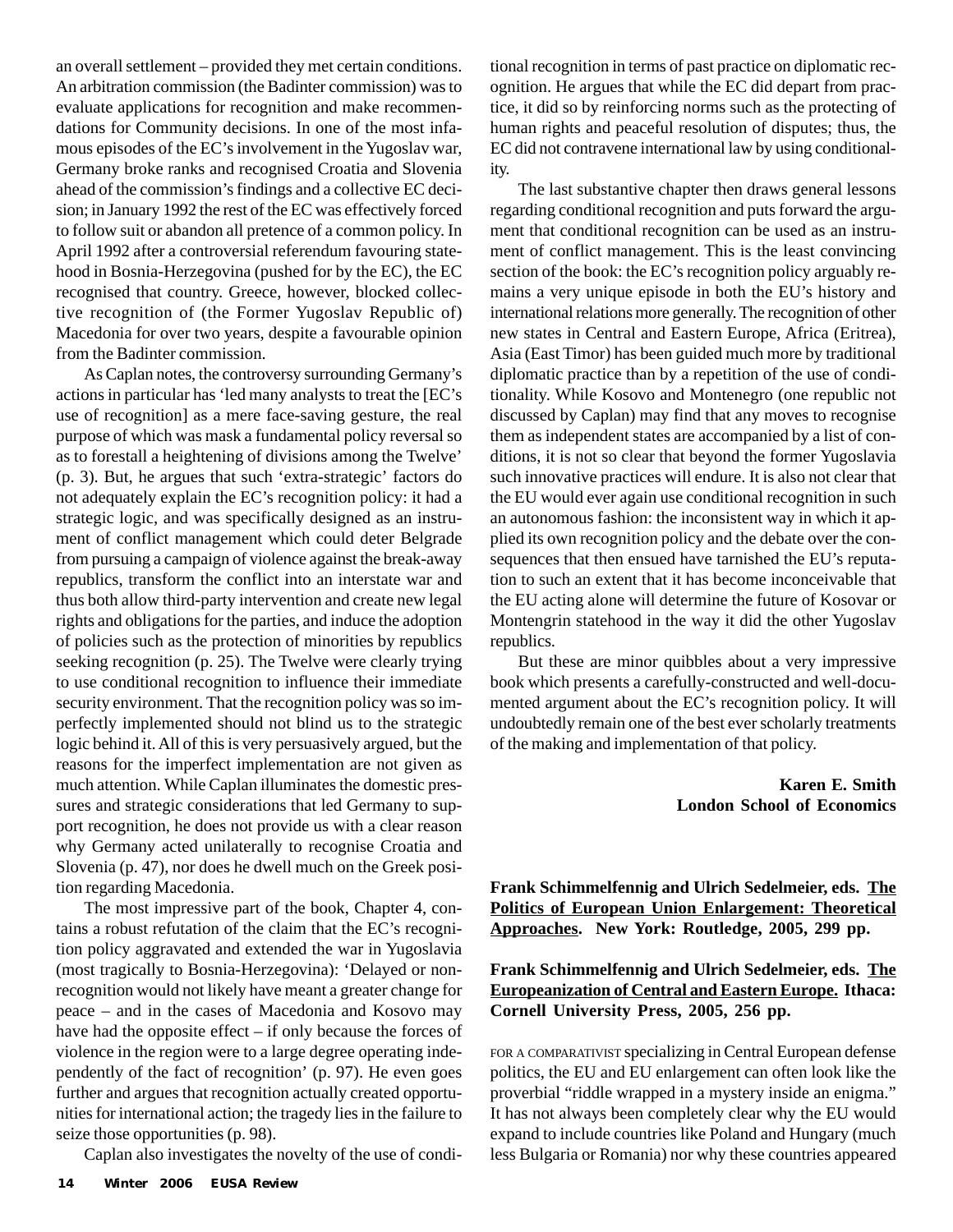to be knocking so insistently on the EU's door, especially after an initial rebuff. These two volumes by Schimmelfennig and Sedelmeier go a long way to answering these questions from both sides, while also raising other issues for further investigation. One book is an attempt to systematically explain the enlargement of the European Union from the point of view of the EU itself, and the other is an attempt to understand the effects of EU enlargement on the countries to which it expanded.

*The Politics of European Union Enlargement* is a collection of theoretically informed approaches to the decision to enlarge, many of them previously published in a special issue of *The Journal of European Public Policy*. The goal of the volume is "to bring together in a systematic form the insights from recent theoretically informed studies of EU enlargement…. [and to] contribute to the debate between rationalist and constructivist analyses in international relations (IR) theory (p. 4)." The volume is divided into five sections: an introduction, a section on the politics of accession in applicant countries, a section on the macro-politics of enlargement, a section on the substantive politics of enlargement, and a concluding section. By the editors' own description of the state of the field, there should also have been a section on member state politics, but such work is rare, especially work done in a comparative or theoretical framework.

The book proposes to "embed the analysis of enlargement in the current IR debate between rationalist and sociological or constructivist institutionalism" (p. 9), but this reviewer finds that it fails to do this consistently or clearly. This aspect of the agenda, while present in both volumes, is largely left in the background. This is perhaps partially due to the lack of clearly competing paradigms presented by the two schools. Instead of taking one side or the other, most of the chapters in this volume used both kinds of explanation to make their point. Indeed, what makes these chapters useful is the lack of unanimity. A number of the chapters draw conclusions that are incompatible with those drawn by others in the volume, but the impeccable editing turns this into a plus by generating a well cross-referenced conversation among opposing viewpoints. The final two chapters underline the different macro-perspectives and create a coherent ending for the collection, as well as pointing out directions for further investigation.

*The Europeanization of Central and Eastern Europe* explores the assumption that the EU has influence on the domestic politics of the Central and East European Countries (CEECs) by testing three models of the domestic impact of the EU across different issues arising in the new Central and East European member states. This book places itself on the dividing line of the rationalist/constructivist split in IR, while also seeking to straddle the divide between the focus on internal politics typical of comparativists and the concern with the effects of the EU as an international institution common in the IR literature. It does this by looking at the effects of conditionality on rule adoption at various stages in the accession process. The authors gauged rules by their likelihood of adoption as well as the type of adoption (formal, behavioral, or discursive). The influence of the EU was categorized as external incentives, lesson-drawing, or social learning. The chapters apply these models to explain the rule adoption or lack thereof in a particular sector (minority rights, civil service reform, health care, regional policy, migration, social policy, environmental policy, and banking), usually in two or more countries.

In the end, most of these authors argue that external incentives played a stronger role in rule adoption than social learning or lesson drawing, but none of them argue conclusively that the picture consists of all one dynamic and none of the others. Indeed, all of these studies portray a complex process involving EU politics, domestic politics, veto players and the governmental and social costs of rule adoption resulting in mixed success. In the concluding chapter, Schimmelfennig and Sedelmeier note that external incentives interacted with the initial conditions of each country in the context of democratic conditionality, while social learning and lesson drawing appear to have played a more important role in the context of *acquis* conditionality once the external incentives were in place. The importance of external incentives raises key questions for the continued adoption of rules on the part of new members.

In arguing that rule adoption is more likely to happen by external incentives than by social learning or lesson drawing, *The Europeanization of Central and Eastern Europe* also argues that those countries that are most susceptible to external incentives are the unstable democracies. This argument seems to run counter to the argument made by *The Politics of European Union Enlargement* that countries with more democratic regimes are more likely to undertake the costly second round reforms required by EU membership (p. 53). Mattli and Plümper argue that this is because more democratic countries have more political will to carry out such reforms, but Schimmelfennig and Sedelmeier argue that more advanced countries are less likely to be influenced by conditionality because the threat of exclusion is not credible to these countries. They are therefore more likely to engage in formal (rather than more thoroughgoing behavioral) rule adoption in cases where governmental costs are high. The fact that more democratic countries may be more likely to engage in formal rule adoption raises the issue of what happens once the conditionality of membership disappears upon accession. It also points to an uncomfortable paradox clear from some of the chapters in *The Europeanization of Central and Eastern Europe* and pointed out in Schimmelfennig's and Sedelmeiers's conclusion that the process of EU accession "subverted the democratic processes in the accession countries…and transferred its market-distorting rules to the CEECs" (p. 222).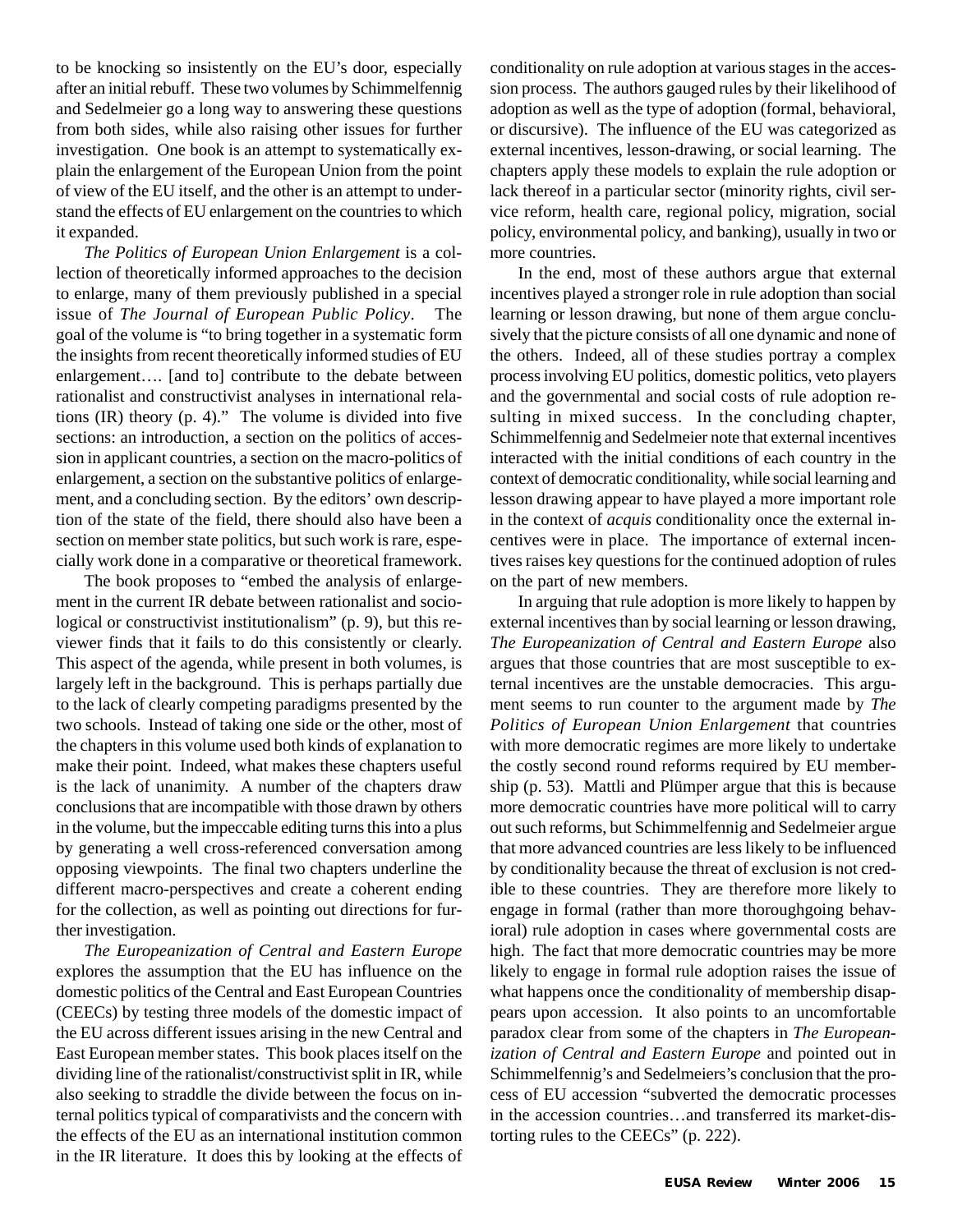In summary, these two volumes are of great importance, well-researched, systematic in their application of a particular set of frameworks, and masterfully edited. They both clearly result from long term collaboration and conversation among the participants. Reading them together raised some interesting issues, however. *The Europeanization of Central and Eastern Europe* defines Europeanization as a process in which states adopt EU rules. These can be formal or informal and cover a broad range of issues and structures. Rule adoption refers to the institutionalization of EU rules at the domestic level (p. 7). *The Politics of European Union Enlargement* defines enlargement as a process of gradual and formal horizontal institutionalization of organizational rules and norms. Horizontal institutionalization takes place when institutions spread beyond the incumbent actors, that is, when the group of actors whose actions and relations are governed by the organization's norms grows (p. 5). These two definitions leave this reader unsure where Europeanization ends and enlargement begins. *The Politics of European Union Enlargement* further distinguishes among four kinds of enlargement: 1) applicants' enlargement politics, 2) member states' enlargement politics, 3) EU enlargement politics, and 4) the impact of enlargement (p 6). It seems from this that Europeanization and EU enlargement are the same thing, which is a little too convenient. The ability to draw a distinction between the two is important because for many readers, Europeanization refers to a much more diffuse process of the transfer of cultural values, which cannot be measured as neatly as rule adoption. Europeanization is often seen to precede enlargement rather than to be a part of the process. If they are the same thing, then Schimmelfennig and Sedelmeier should say so. If they are different, then the definitions need to be refined to reflect those differences.

#### **Elizabeth P. Coughlan Salem State College**

#### **Gregory C. Shaffer, Defending Interests: Public-Private Partnerships in WTO Litigation. Washington, DC: Brookings Institution Press, 2003, 227 pp.**

INTERNATIONAL DISPUTE RESOLUTION has enjoyed considerable attention among students of international politics in recent years. The increased legalization of international politics, most conspicuously in the world trading system, has given rise to a range of studies and publications on the development, functioning and consequences of international dispute resolution mechanisms. This literature has benefited from the crossfertilization between law and political science, and scholars from both disciplines have contributed to it.

Gregory Shaffer's *Defending Interests* provides a distinct contribution to this literature. Shaffer's book studies the role of public-private networks in bringing complaints before the WTO's dispute settlement system. Although, formally speaking, WTO complaints can only be brought by governments, private industries play important roles both in identifying practices that violate WTO law and in preparing the reports and claims that governments subsequently present before the WTO. As a result, WTO litigation can be thought of as a hybrid between public and private litigation. The way these public-private networks operate in practice, the reasons why they work that way, as well as the implications this has for governance in the world trading system, are the topics Shaffer addresses.

In doing so, he compares practices in the US and the EU. Both have established legal procedures under which private firms can inform their governments of foreign trade barriers and urge them to take action. Shaffer shows that these legal procedures are nested in broader public-private networks that are formed to deal with foreign trade barriers. At the same time, there are also marked differences in the way these networks operate on either side of the Atlantic. Shaffer details these differences and offers an account both of why they exist and of why the EU system has tended to develop more toward US-style lobbying and litigation. In the concluding chapter, Shaffer discusses the implications of these public-private networks for domestic politics, transatlantic relations, and the operation and equity of the world trading system.

Shaffer's book is a well-written, well-informed and thoughtful account of this important yet understudied phenomenon. It has two particular strengths. To begin with, the book is a very good example of how insights from law and political science can be combined to produce better analysis. From law, Shaffer borrows a thorough understanding of law and legal reasoning, as well as a precise and well-documented style. From political science and socio-legal studies, he borrows a keen interest in how law works in practice and what are the political and policy implications of legal procedures. By bringing these two perspectives together, Shaffer is able to understand both the different legal instruments used in the US and the EU and the actual practices that take place 'within' or 'under the umbrella of' those legal constructs.

Second, Shaffer gives a detailed and well-informed analysis of the way public-private networks operate in WTO litigation. Based on documentary sources, existing literature, and a wide range of interviews, the book presents an empirically rich analysis that reveals an intimate knowledge of the field and the players. Despite this empirical richness, the book is clearly structured, well written and to the point, with a pleasant touch of anecdote and subtle irony.

All in all, the book's strongest points, and probably its main ambitions, lie in the thorough presentation of empirical material and the nuanced analysis of policy practices. It is less ambitious in terms of theoretical analysis and it avoids sweeping generalizations. Theoretically, Shaffer places his book within the literature on public-private policy networks, and his analysis of the differences and similarities between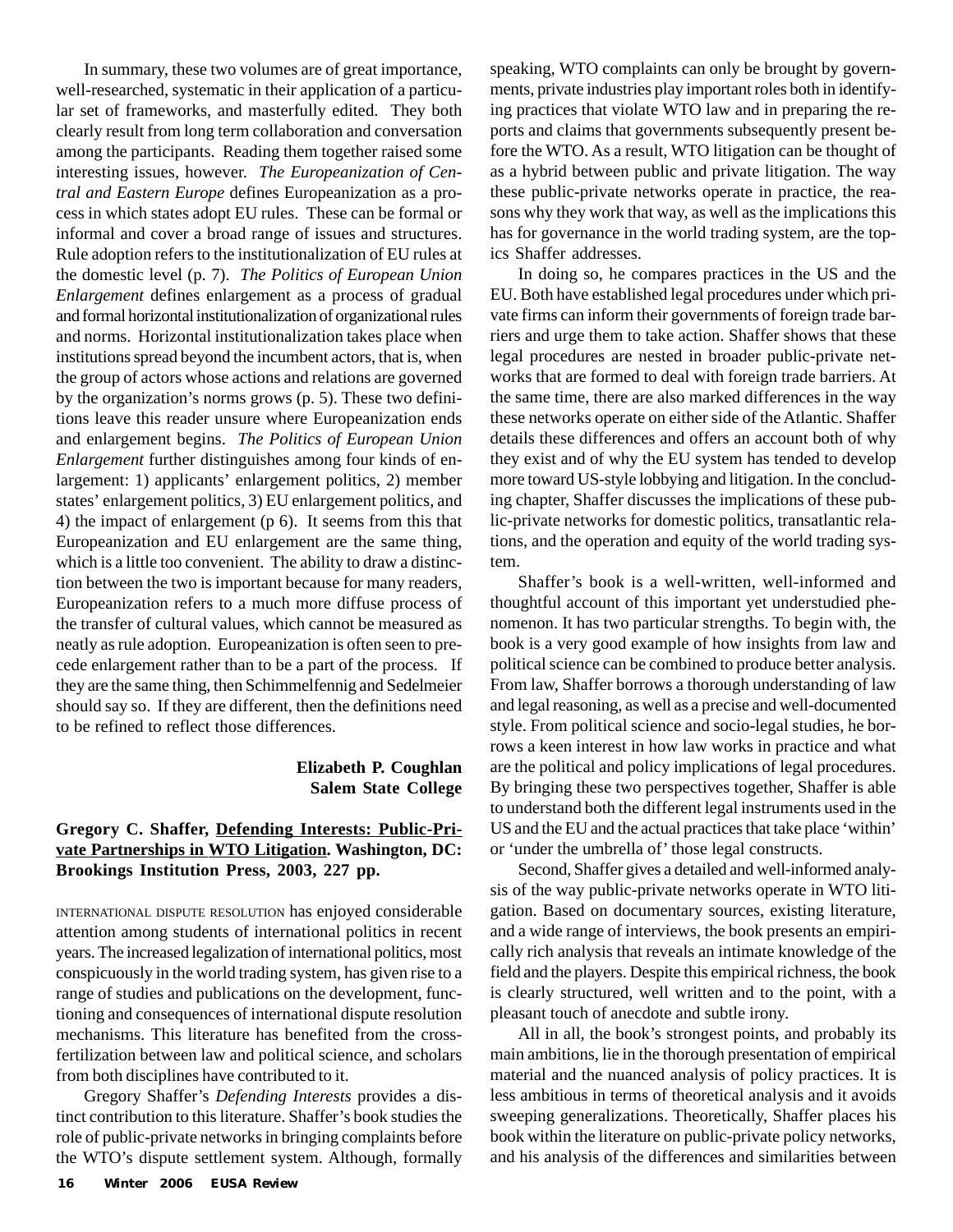the US and the EU is an important contribution to that literature. The analysis relies mainly on inductive reasoning, combining empirical insights and existing literature, and the book's conclusions are carefully crafted not to extend beyond the reach of the empirical basis. As a result, Shaffer devotes less attention to systematic theory and broader theoretical generalizations, although the book does hint at the wider relevance of the type of networks studied.

Shaffer's book is recommended reading for at least three groups of scholars. Most obviously, the book will be of interest to students of international trade policies or, more specifically, transatlantic trade relations. Shaffer gives a detailed and in-depth account of the way WTO litigation works in practice, as well as an analysis of the implications this has for transatlantic ties and the world trading system. Moreover, Shaffer's extensive tables and appendices provide useful reference materials. In addition, the book should be read by scholars working on international adjudication and dispute resolution. Although Shaffer focuses on WTO litigation, his analysis has implications for a wider range of international dispute resolution mechanisms, and provides excellent input for a comparative study of those mechanisms. Finally, the book is relevant to those interested in lobbying and interest representation in the US and the EU. With the rise of interest group activity in the EU, this topic has gained greater interest among students of EU politics. In recent years, some of this work includes comparisons between the EU and US systems of interest representation. Shaffer's book provides an excellent comparison in one specific area and may serve as both an empirical and a theoretical source of inspiration.

Given the specificity of the book's topic, it is less wellsuited as reading material in undergraduate courses. It may, however, form useful complementary reading in graduate or advanced undergraduate courses on trade politics, trade law or international dispute settlement.

### **Sebastiaan Princen University of Utrecht**

The *EUSA Review* follows an annual calendar of announcements and listings organized in four topic areas: Winter (December 15): EU-Related Academic Programs (degree or certificate-granting, worldwide); Spring (March 15): EU-Related Web Sites (especially primary sources such as databases, on-line publications, and bibliographies); Summer (June 15): EU-Related Organizations (academic and professional associations or independent research centers (such as think tanks) with significant EU aspects in their missions); and Fall (September 15): EUSA Members' Research Notes (current, EUrelated, funded research projects). Send brief announcements by e-mail to eusa@pitt.edu.

# **Spotlight on Denmark**

*This feature highlights an individual EU member state's major presences in the USA and beyond*.

#### **Important Web sites**

- · www.denmark.dk-Official Denmark site developed by the Danish State. Provides news, articles, map, history, facts on economy and links.
- · www.visitdenmark.com-the official tourism and travel information guide to Denmark.
- · news.denmark.dk the news on Denmark.dk is provided by the national news agency Ritzau, the principal supplier of national and international news to all Danish news media.
- · www.yellowpages.dk/ Danish Yellow Pages
- · www.ambwashington.um.dk- Embassy of Denmark in the United States of America
- · www.um.dk/en/menu/ TradeAndInvestment/ -the Trade Council of Denmark provides both individual consultancy to enterprises and general business service directed both at enterprises and the public at large.

#### **Mission**

Embassy of Denmark 3200 Whitehaven St., N.W. Washington, D.C. 20008 Tel: +1 (202) 234-4300 Fax: +1 (202) 328-1470 Email: wasamb@um.dk

#### **Consular Offices**

Royal Danish Consulate General One Dag Hammarskjold Plaza 885 Second Avenue, 18th Floor New York, N.Y 10017-2201 Phone (212) 223-4545 Fax (212) 754-1904

Royal Danish Consulate General Suite 310, 151 Bloor Street West Toronto, Ontario M5S 1S4 Telephone: (+1) (416) 9625669 Telefax:(+1) (416) 9623668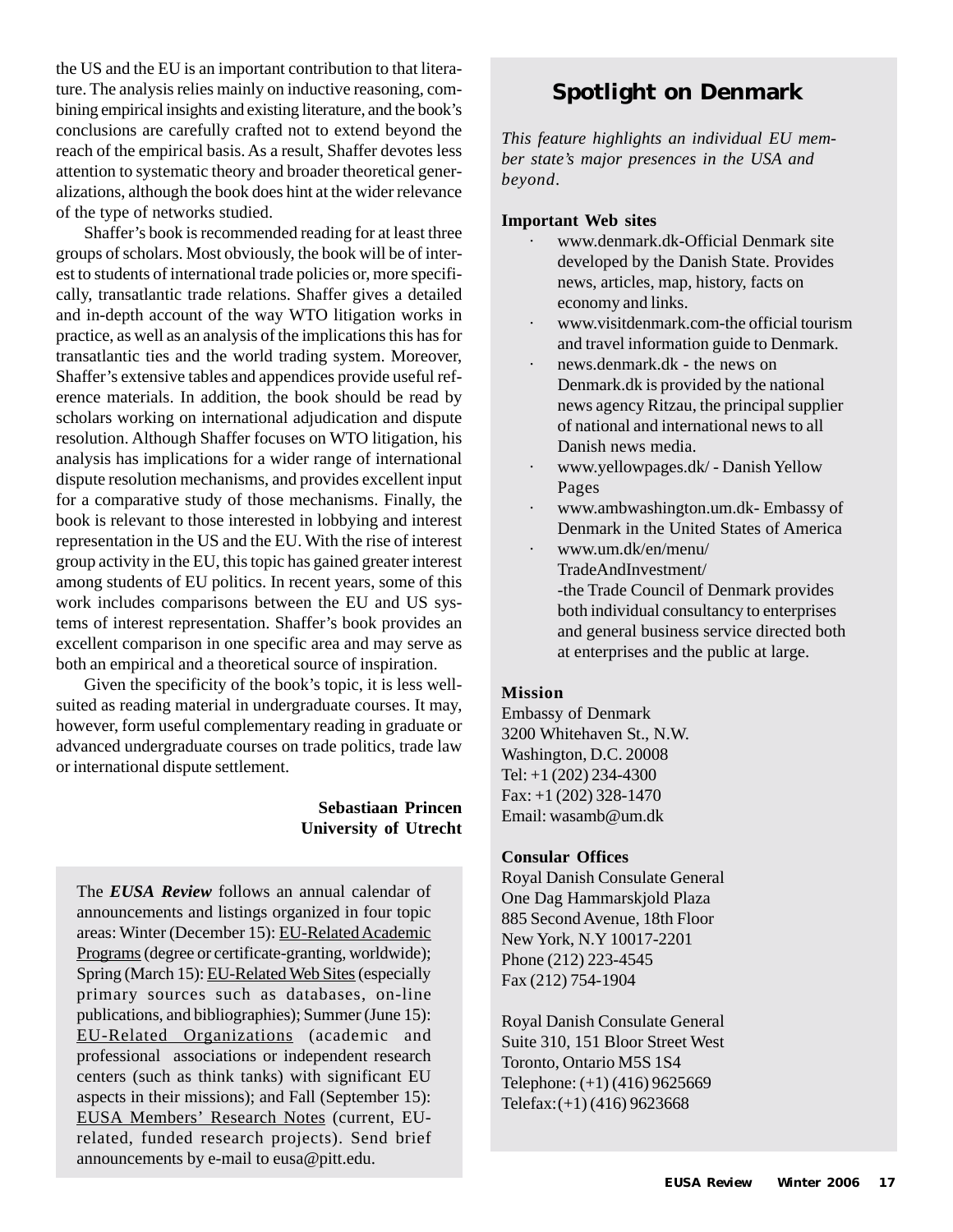# **EU Related Academic Programs**

*The following is a list of EU-focussed degree or certificate granting programs which were submitted to the EUSA Review after solicitation through the EUSA listserv, and is not intended to be complete.*

#### **Undergraduate Degrees and Certificates**

#### **The Good Governance Consortium.**

An undergraduate certificate program in which students compare the "best practices" of governance in the US and the EU. The program consists of one semester of preparatory work and one semester of study abroad at one of eight participating universities (University of Cagliari, Italy; Catholic University of Leuven; University of Turku, Finland; Vienna University of Economics and Business Administration; Brigham Young University, University of Minnesota, University of Kentucky, and University of Illinois). Contact: pahre@uiuc.edu, http://ggc.wu-wien.ac.at/.

#### **Minor in European Studies with an emphasis on the EU**.

This program is designed for individual students of The Claremont Colleges wishing to meet minimum requirements for proficiency in European Union Studies. Contact information: Lukas Loncko, European Union Center of California, Scripps College, E-mail: lloncko@scrippscollege.edu. Telephone: (909) 607-8103.

**BA (Honours) International Relations**, Loughborough University.

Students of international relations study politics in regional and global arenas, examine international organizations, and consider problems of security. Contact Dr Ruth Kinna, r.e.kinna@lboro.ac.uk, tel. + 44 1509 223651.

### **BA (Honours) European Studies**, Loughborough University.

The European Studies (ES) degree is designed to give you an insight into the dynamics of the international political system, with a particular focus on Europe. Contact Dr Ruth Kinna, r.e.kinna@lboro.ac.uk, tel.  $+44$  1509 223651

### **BA (Honours) Politics with a Minor**, Loughborough University.

The Politics programme is a multidisciplinary degree that gives you the opportunity of combining your major studies with one or two Minor Subjects drawn from a related discipline in the arts or social sciences. Contact Dr Ruth Kinna, r.e.kinna@lboro.ac.uk, tel.  $+44$  1509 223651.

**Undergraduate Programme**, National Centre for Research on Europe, University of Canterbury, New Zealand.

The University of Canterbury is the only university in Australasia that offers a Bachelor of Arts major in "European Union Studies". This new degree major was introduced in 2006 and currently comprises of 11 courses covering the politics, economics, history, law and geography of the European Union. Contact: Professor Martin Holland, Director, National Centre for Research on Europe, Jean Monnet Chair of European Integration and International Relations, phone +64 3 3642348, email, ncre@canterbury.ac.nz, www.europe.canterbury.ac.nz.

#### **Certificate in EU Studies**, The University System of Georgia.

Undergraduate certificate program with an option to earn a joint certificate with the University of Munich. Contact: Brian Murphy, E-Mail: **bmurphy@ngcsu.edu**, Phone: 706-864-1909.

**BA in Contemporary European Studies**, University of North Carolina at Chapel Hill. Contact: Tanya Kinsella, Undergraduate programs coordinator, Center for European Studies, www.unc.edu/depts/europe/major

**Undergraduate Certificate in EU Studies**, University of Pittsburgh.

Requirements include six EU studies courses, four semesters of a relevant language (including those of accession countries), and participation in co-curricular activities. Center for West European Studies/EU Center, T 412.648.5404, slund@ucis.pitt.edu, www.ucis.pitt.edu/cwes/CWES/Programs/undergcert.html

### **Graduate Degrees and Certificates**

#### **Master of Arts Program in European Studies** (MAPES), Bogazici University, Istanbul, Turkey, in English.

Designed to provide its graduates with the academic and analytical skills they will need to seek European-related careers in the institutions of the European Union and other international European organizations, business, government, the NGO sector, and the academia. More information can be found at www.mapes.boun.edu.tr, or contact Ms. Bahar Baser at mapes@boun.edu.tr or (+90) (212) 359 73 44.

#### **Graduate Certificate in Interdisciplinary European Studies**, Duke University Center for European Studies.

Open to doctoral students in the arts and sciences and professional schools. Contact Sharon McHugh Peters, phone 919.684.6449; email: sharon.peters@duke.edu, or check the Center website at www.jhfc.duke.edu/ces/.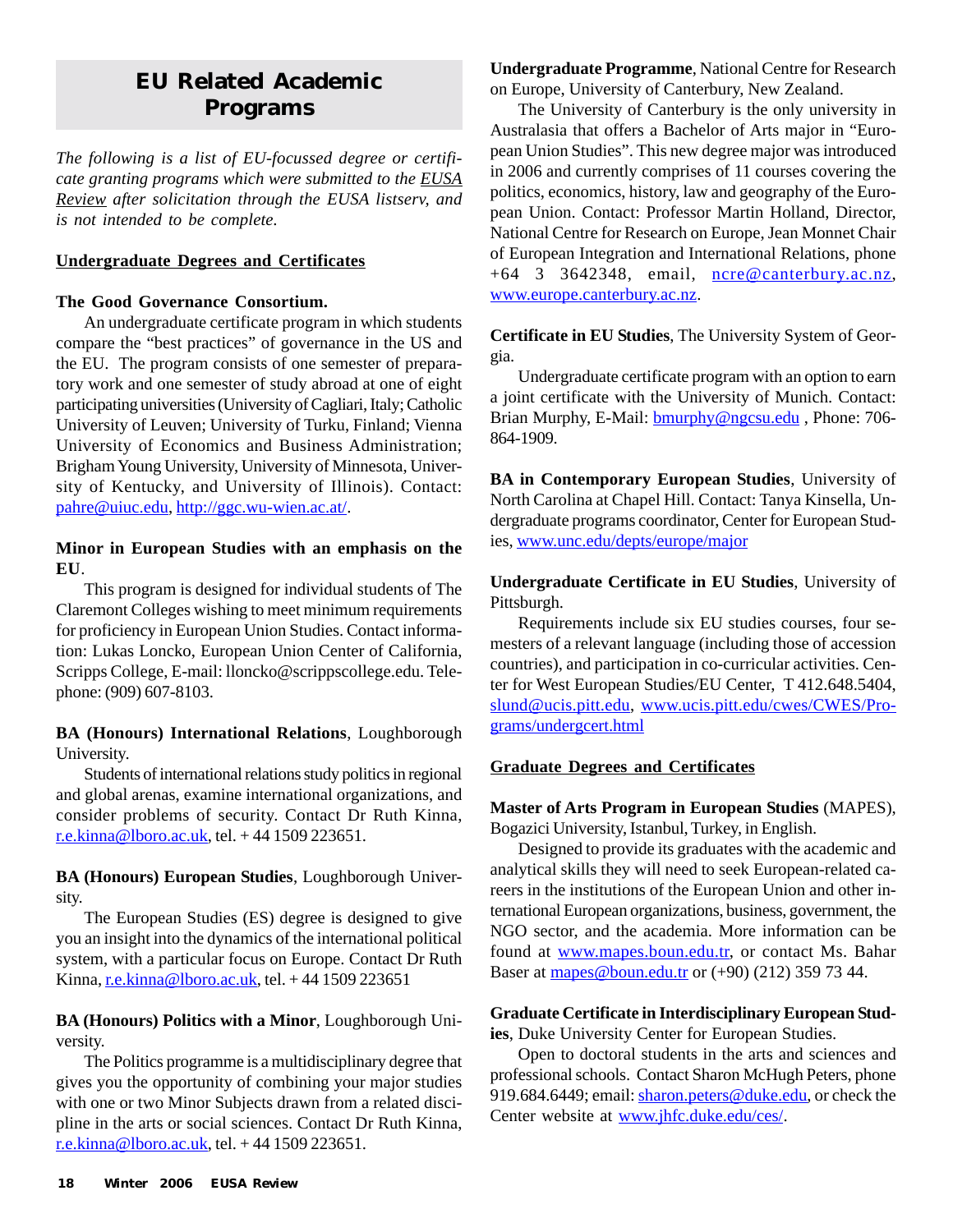**MSc International and European Politics**, Graduate School of Social and Political Studies, Edinburgh University.

The MSc in International and European Politics offers an advanced knowledge and understanding of key issues and controversies in contemporary international and European Union politics, including international institutions and structures, and political and policy processes. The MSc is available as a one-year taught degree. Contact: Tel: +44 (0)131 651 1560, E-mail: Soc.Sci.GradSchool@ed.ac.uk.

#### **MSc European Union Politics and Law**, Graduate School of Social and Political Studies, Edinburgh University.

The MSc in European Union Politics and Law is designed to equip students with an advanced knowledge of the legal, political and policy processes of the European Union, including constitutional issues, foreign and security policy, regulation, multi-level governance, and the relation of citizens to the EU. The MSc is available as a one-year taught or research degree. The taught degree prepares students for professional and specialist practical work on the EU. The research degree is designed to prepare students for further academic training at PhD level. Contact: Tel: +44 (0)131 651 1560, E-mail: Soc.Sci.GradSchool@ed.ac.uk.

**Master of Arts in German and European Studies; MAGES/Ph.D. in Economics, German, Government, or History**, BMW Center for German and European Studies, Edmund A. Walsh School of Foreign Service, Georgetown University.

The interdisciplinary MAGES program is a 2-year, fulltime program in the U.S. capital dedicated to cultivating a new generation of transatlantic leaders; MAGES prepares students for professional careers in international business, government or nongovernmental organizations, as well as for academic careers. Contact: Web: http://cges.georgetown.edu Email: cges@georgetown.edu, Phone: +001-202-687-5602 (general); 888-565-8076 (toll-free admissions, US/Canada).

#### **Master of European Politics and Policies (MEPP) programme**, Katholieke Universiteit Leuven (Belgium).

The Master of European Politics and Policies (MEPP) programme is a one-year full-time postgraduate political science programme (advanced academic master's programme) with a strong orientation to public administration, and accredited by the European Association for Public Administration Accreditation (EAPAA). For further information contact the Faculty of Social Sciences, MEPP Co-ordination Office, Tel: +32 16 32 31 01, E-mail: mepp@soc.kuleuven.be, Website: www.kuleuven.be/mepp.

#### **LLM**, London School of Economics

The LSE LLM programme offers courses on European Union law in numerous fields. Contact: Ms Dianne Delvaille, London School of Economics, Houghton Street, London WC2A 2AE, England.

#### **MSc International Relations**, Loughborough University.

This programme focuses on the study of international relations in the contemporary global arena, developing students' conceptual and theoretical foundations in this field, and offering the opportunity for in-depth study of specific cases and issues of contemporary relevance. Contact Dr Helen Drake, h.p.drake@lboro.ac.uk, tel. + 44 1509 222989.

#### **MSc European and International Studies**. Loughborough University.

This programme offers students a wide choice of optional modules, and so the opportunity to develop a personalised profile of EU-related study. Contact Dr Helen Drake, h.p.drake@lboro.ac.uk, tel. + 44 1509 222989.

**Master's Degree in European Studies**, Sabanci University, Istanbul, Turkey.

The M.A. in European Studies Program at Sabanci University aims to provide a comprehensive study of historical and contemporary developments in Europe, specifically of the European integration process, from a multi-disciplinary perspective. Contact: Bahri Yilmaz, Jean Monnet Chair, bahri@sabanciuniv.edu, Meltem Muftuler-Bac, Jean Monnet Chair ad personam,, muftuler@sabanciuniv.edu.

#### **MA in Politics**, University of Bath.

This one-year Masters programme provides students with a broad knowledge of contemporary politics and offers second-semester specialisations in either European politics or international relations. Two semesters of taught courses, reflecting staff expertise and including thorough training in research methods, are followed by a 20,000 word dissertation. Contact Ann Burge, Department of European Studies, Tel: +44 1225 386178, Email: a.v.burge@bath.ac.uk.

#### **MA in Contemporary European Studies (EUROMASTERS)**, University of Bath.

The EUROMASTERS programme offers UK and international students an opportunity to develop an in-depth understanding of the central issues of European politics in its international context. The programme is delivered by a consortium of European and American elite universities. Contact Ann Burge, Department of European Studies, Tel: +44 1225 386178, Email: a.v.burge@bath.ac.uk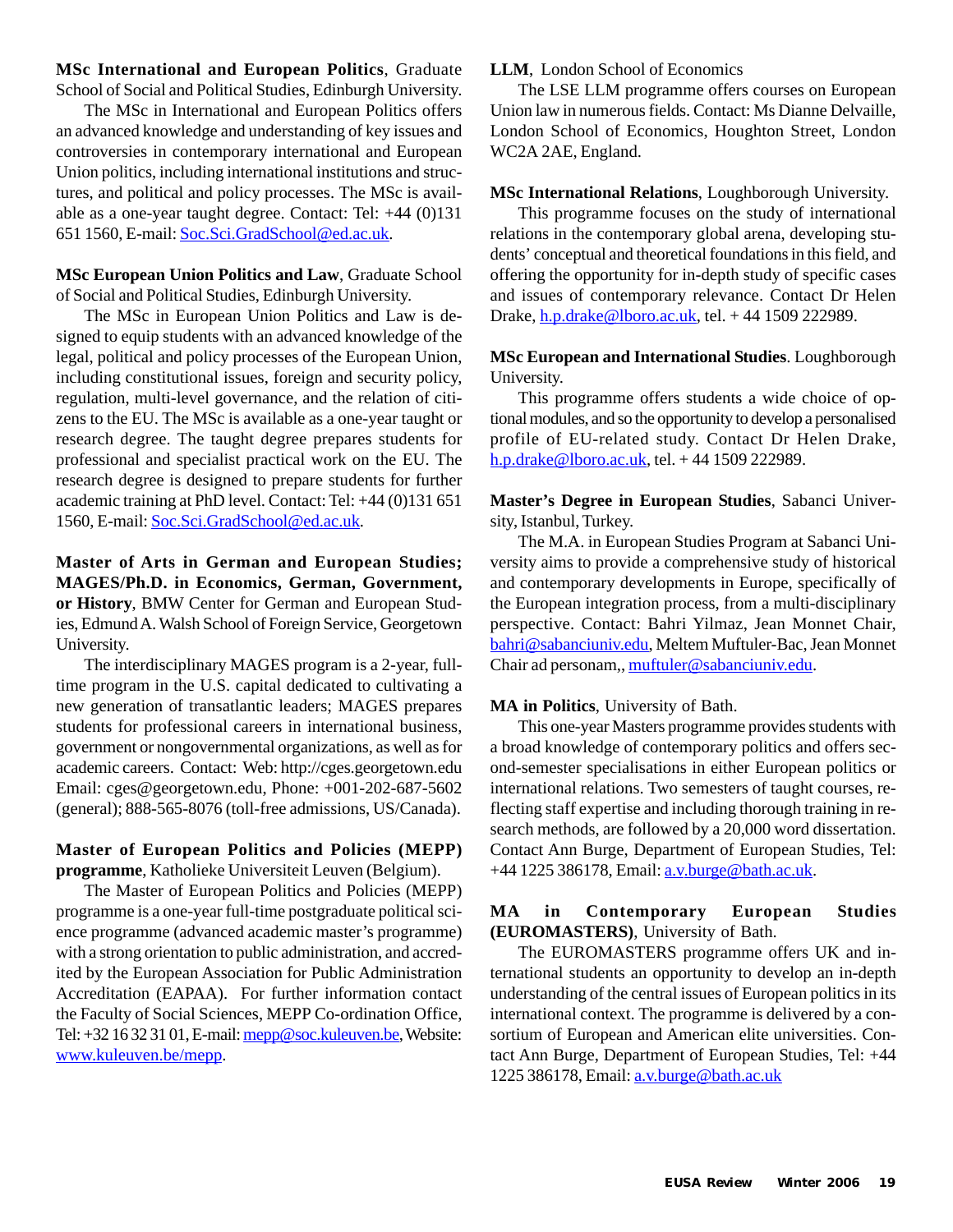**MA European Studies**. The European Research Institute at the University of Birmingham houses one of the largest concentrations of expertise worldwide dedicated to advanced teaching and research in European Studies. Contact Dr. Carolyn Moore, Programme Director, European Research Institute, Web: www.eri.bham.ac.uk,

Email: c.s.moore@bham.ac.uk , Tel: +44 121 414 8573

**MA European Studies (research)**. The European Research Institute at the University of Birmingham. houses one of the largest concentrations of expertise worldwide dedicated to advanced teaching and research in European Studies. Contact Dr. Carolyn Moore, Programme Director, European Research Institute, Web: www.eri.bham.ac.uk, Email: c.s.moore@bham.ac.uk, Tel: +44 121 414 8573

**PhD program in European Studies**. The European Research Institute at the University of Birmingham. houses one of the largest concentrations of expertise worldwide dedicated to advanced teaching and research in European Studies. Contact Dr. Carolyn Moore, Programme Director, European Research Institute, Web: www.eri.bham.ac.uk,

Email: c.s.moore@bham.ac.uk , Tel: +44 121 414 8573.

**MPhil in Contemporary European Studies**, the Centre of International Studies, University of Cambridge.

The course, which begins in October consists of two parts: four taught options which are examined in mid February and a 25,000 word dissertation on an agreed topic which is submitted in mid July. Contact: Wendy Slalinka or Wendy Cooke, Centre of International Studies, Tel: 44 (0) 1223 767235/6, Email: intstudies@lists.cam.ac.uk

**Graduate Programmes**, National Centre for Research on Europe, University of Canterbury, New Zealand.

The NCRE offers MA and PhD theses on European Union related subjects. Contact: Professor Martin Holland, Director, National Centre for Research on Europe, Jean Monnet Chair of European Integration and International Relations, phone +64 3 3642348, email, ncre@canterbury.ac.nz, www.europe.canterbury.ac.nz.

**LLM in European Law**, School of Law, Roebuck Castle, University College Dublin.

A one year program (90 ECTS credits) providing a range of specialist European Law subjects at post-graduate level with emphasis on the legal impact and consequences of European integration over the last 40 years. Contact: Bianca Cranny, Tel: +353 1 716 8769, email: lawpostgraduate@ucd.ie.

**Master's Degree in European Economic and Public Affairs (MEconSc),** the UCD School of Politics and International Relations, Dublin European Institute, University College Dublin, Belfield. For information contact dei@ucd.ie, www.ucd.ie/politics, or www.europeanstudies

This intensive 12-month interdisciplinary programme focuses on the business, economic, legal and political aspects of European integration and the European Union and includes two 14-day substantive research visits to Brussels and the EUI Florence.

**Master's Degree in European Studies (MA),** the UCD School of Politics and International Relations, Dublin European Institute, University College Dublin, Belfield. For information contact dei@ucd.ie, www.ucd.ie/politics, or www.europeanstudies

This broad-based 12-month interdisciplinary programme focuses upon the cultural, historic, linguistic and socio-economic development of Europe. Students must also take up a modern European language.

**Graduate Programme in International Relations (MSc, MLitt, PhD),** the UCD School of Politics and International Relations, Dublin European Institute, University College Dublin, Belfield. For information contact dei@ucd.ie, www.ucd.ie/politics, or www.europeanstudies

This new integrated graduate programme provides students with the theoretical and methodological tools effectively to analyse the workings of the contemporary international system, whether initially registering for a 12-month MSc, a two-year MLitt or a 4-year PhD.

**Master's Degree in Development Studies (MSc)**, the UCD School of Politics and International Relations, Dublin European Institute, University College Dublin, Belfield. For information contact cds@ucd.ie, www.ucd.ie/politics, or www.europeanstudies

This unique 15-month interdisciplinary programme provides participants with a deep understanding of the process of development and a range of transferable skills to enable them to work effectively in the field. Part-time and researchonly programmes are also available.

**Masters' Degrees in Politics (MA),** the UCD School of Politics and International Relations, Dublin European Institute, University College Dublin, Belfield. For information contact politics@ucd.ie, www.ucd.ie/politics, or www.europeanstudies

These 12-month disciplinary programmes offer a rigorous yet flexible and innovative approach to major issues in contemporary politics with advanced specialisations available in subject areas such as Political Theory, Comparative Politics, Human Rights British-Irish Studies and Ethno-Communal Conflict.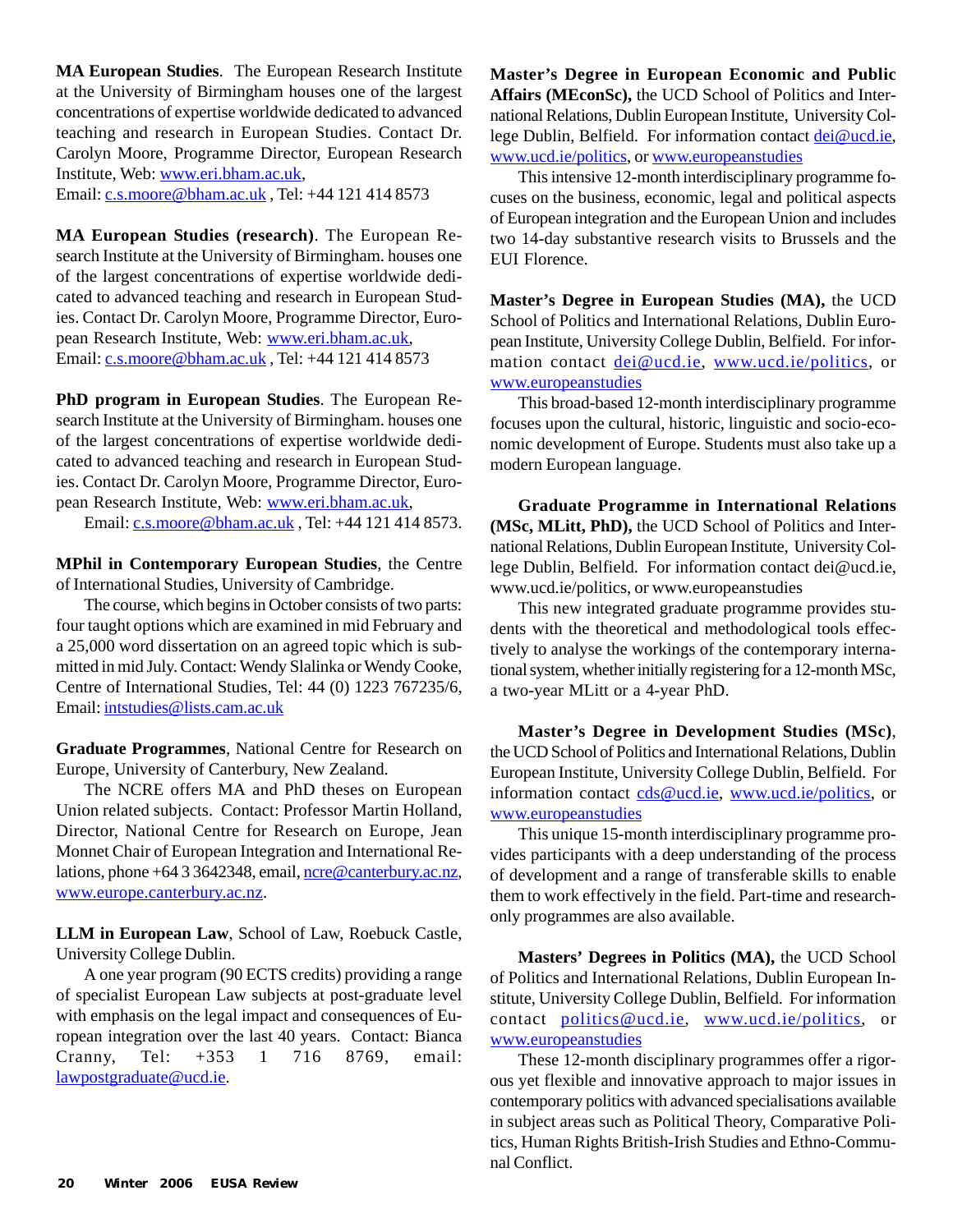**Master Programme in European Integration and Regionalism (MEIR)**, University of Graz (Austria) and implemented in cooperation with the European Academy of Bolzano (Italy) and the European Institute of Public Administration (Antenna Luxembourg and Barcelona).

The Master Programme is highly interdisciplinary and designed to provide in particular a firm understanding of institutions and fundamental concepts of EU and European Community law, regional and social policies, regionalism and federalism, cultural diversity and minority protection under the auspices of the process of European integration. Further information about the Programme as well as the application forms can be found at http://www.eurac.edu/meir .

#### **Master's Program: Public Policy and Management**, University of Konstanz

Department of Politics and Management.

The 2 years Master's program in Public Policy and Management puts special emphasis on policy analysis, public administration, international organization, European integration, management of change, organizational development and management of conflict and peace. The program is divided into four sub-programs: Public Policy and Governance, Administrative Reform and Organizational Change, European Integration and International Organization, Management of Conflict and Peace. Contact: Dr. Johannes Dingler, University of Konstanz, Tel.: \*\*49 (0)7531 88-2600, E-mail: Johannes.Dingler@uni-konstanz.de.

**MA in European Integration**, Jean Monnet Centre for European Studies, University of Limerick, Limerick, Ireland.

The MA aims to provide its graduates with an appreciation of the historical, legal, political and economic aspects of the European integration process while, at the same time, providing them with detailed, practical knowledge of how the European Union functions, how it makes policies and how it interacts with national, regional and local government, the public and private sector, and other actors within and beyond the borders of the EU. Contact Professor Edward Moxon-Browne, email: Edward.moxon-browne@ul.ie, Web page www.ul.ie/~ceuros.

**Transatlantic Masters Program**, offered by the University of North Carolina at Chapel Hill, and European partners.

Students enroll for either the American degree (MA in Political Science, concentration Transatlantic Studies) from UNC-CH or for a European degree, (Master in Transatlantic Studies) awarded by most European partner sites. Contact Sarah Hutchison, Graduate Program Coordinator, Center for European Studies www.unc.edu/depts/tam

# **Recent Publications**

- Artis, Michael, Banerjee, Anindya and Marcellino, Massimiliano eds. (2006) *The Central and Eastern European Countries and the Euro pean Union*. Cambridge, UK: Cambridge University Press.
- Auel, Katrin and Benz, Arthur eds. (2006) *The Europeanisation of Parliamentary Democ racy*. London, UK: Routledge.
- Bertran, Luis ed. (2006) *Raising Capital in Europe: the Legal Framework Following the EU Prospectus Directive*. Richmond, UK: Richmond
- Caplan, Richard (2005) *Europe and the Recognition of New States in Yugoslavia*. Cambridge: Cam bridge University Press.
- Church, Clive and Phinnemore, David (2005) *Understand ing the European Constitution: an introduction to the EU Constitutional Treaty*. London, UK: Routledge.
- Drauz, Gotz and Reynolds, Michael eds. (2003) *EC Merger Control: A Major Reform in Progress*. Richmond, UK: Richmond.
- Laursen, Finn ed. (2006) *The Treaty of Nice: Actor Preferences, Bargaining and Institutional Choice*. Leiden: Academic Publishers Brill.
- Lucarelli, Sonia and Manners, Ian eds. (2006) *Values and Principles in European Union Foreign Policy*. London, UK: Routledge.
- McGlynn, Clare (2006) *Families and the European Union*. Cambridge, UK: Cambridge Univer sity Press.
- Theiler, Tobias (2006) *Political Symbolism and European Integration*. Basingstoke, UK: Palgrave MacMillan.
- Tolz, Vera and Booth, Stephenie eds. (2006) *Nation and Gender in Contemporary Europe*. Basingstoke, UK: Palgrave MacMillan.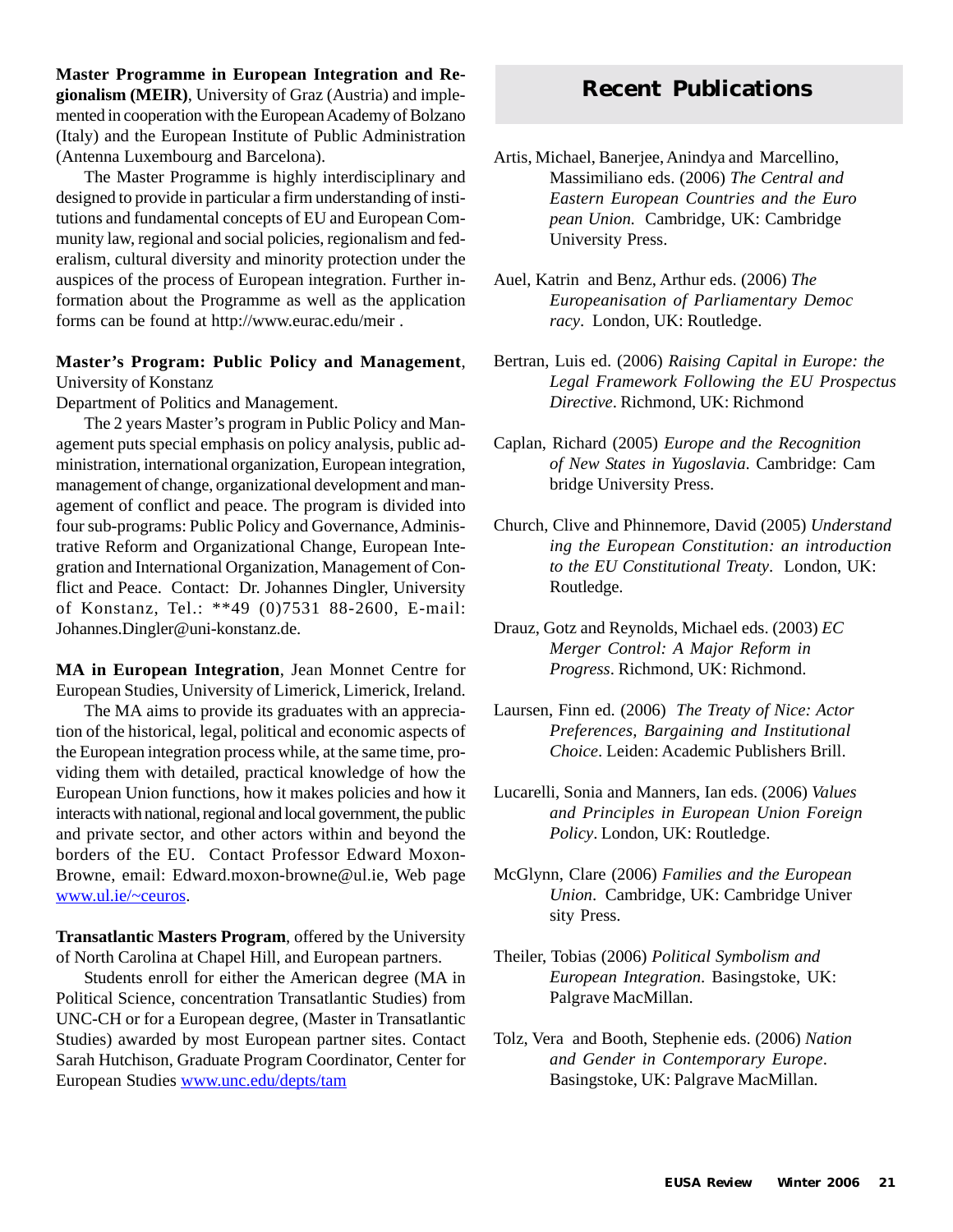# **From the Chair**

**PLEASE MAKE A NOTE** in your planner that the dates of our **2007 10th Biennial International Conference** in Montreal, Canada, are **May 17-19, 2007**. We will be at the Le Centre Sheraton in Montreal and will circulate the Call for Proposals in Spring 2006.

 Some information about Montreal. Throughout its history, Montréal has been in turn a French settlement, a British stronghold and a bilingual city. Today it is officially bilingual and proud of its status as the largest French-speaking city in North America and second-largest French-speaking city in the world.

 Today as you tour the Old Port and Old Montreal, you'll find that much of what Montreal's ancestors built has been lovingly preserved: graceful stone buildings, stately churches, cobblestone streets. Elsewhere, historic neighbourhoods are being restored so more people can live downtown, but it is being done very carefully so as to preserve the special character of each area.

ON THE SUBJECT OF CONFERENCES, the Executive Committee is also pleased to announce that the EUSA conference in the spring of 2009 will take place in Los Angeles, California. This will be only the second EUSA conference ever held on the West coast; the first was located in Seattle in 1997.

# **We are grateful for all the members of**

**EUSA**, and we especially appreciate those who: - have EUSA and its Web site (www.eustudies.org) listed as a resource on their EU-related course syllabi.

- recommend EUSA membership to their students/colleagues as the key source for the latest ideas and scholarship on European integration, EU affairs, and transatlantic relations. - contact the EUSA office for EUSA membership brochures to take to EU-related events they attend

- list EUSA's biennial international conference on calendars of upcoming events and help circulate EUSA's call for proposals.

- encourage their students to submit paper/poster proposals for the EUSA conference.

- vote in (and run for) our biennial executive committee election (the next election takes place in Spring 2007).

Thanks, EUSA members, for your support!

books currently register more than 100 citations on Google-Scholar (GS)—and *Games* alone records 519.

Scharpf's most celebrated article in the EU studies field is "The Joint Decision Trap: Lessons from German Federalism and European Integration" (*Public Administration*, 1988; German version published in *Politische Vierteljahresschrift*, 1985). This seminal piece, with more than 440 GS citations in its English and German versions as of 2006, explained why the multi-level decision-making institutions of the EC tended to produce substantive deficiencies in outcomes not explicable in terms of the goals of the actors, their resources or the behavior of interest groups. His most cited book, *Governing in Europe: Effective and Democratic* (1999), discusses how multi-level governance in Europe could achieve greater legitimacy through the development of European policies reinforcing national efforts to maintain the welfare state in an environment of increased global competition. From his early work through his most recent articles (e.g., "The European Social Model: Coping with the Challenges of Diversity" (*JCMS*, 2002), Scharpf has arguably done more than any other scholar of his generation to illuminate the implications of European integration for both democracy and social welfare. And given that he has produced one book and eleven articles since his "retirement" in 2003, scholars in our field no doubt have much more to learn from Professor Scharpf.

> **John T.S. Keeler University of Washington (Seattle)**

### **THE STATE OF THE EUROPEAN UNION, VOLUME 7 NOW AVAILABLE!**

Now available from Oxford University Press is the seventh volume in the EUSA series The State of the European Union. This volume provides major new insights on both the recent evolution of the EU and its future developmental trajectory, and maps European trends against American policies and institutions Edited by Nicolas Jabko and Craig Parsons. Available by calling 1-800- 451-7556 or online at www.oup.com.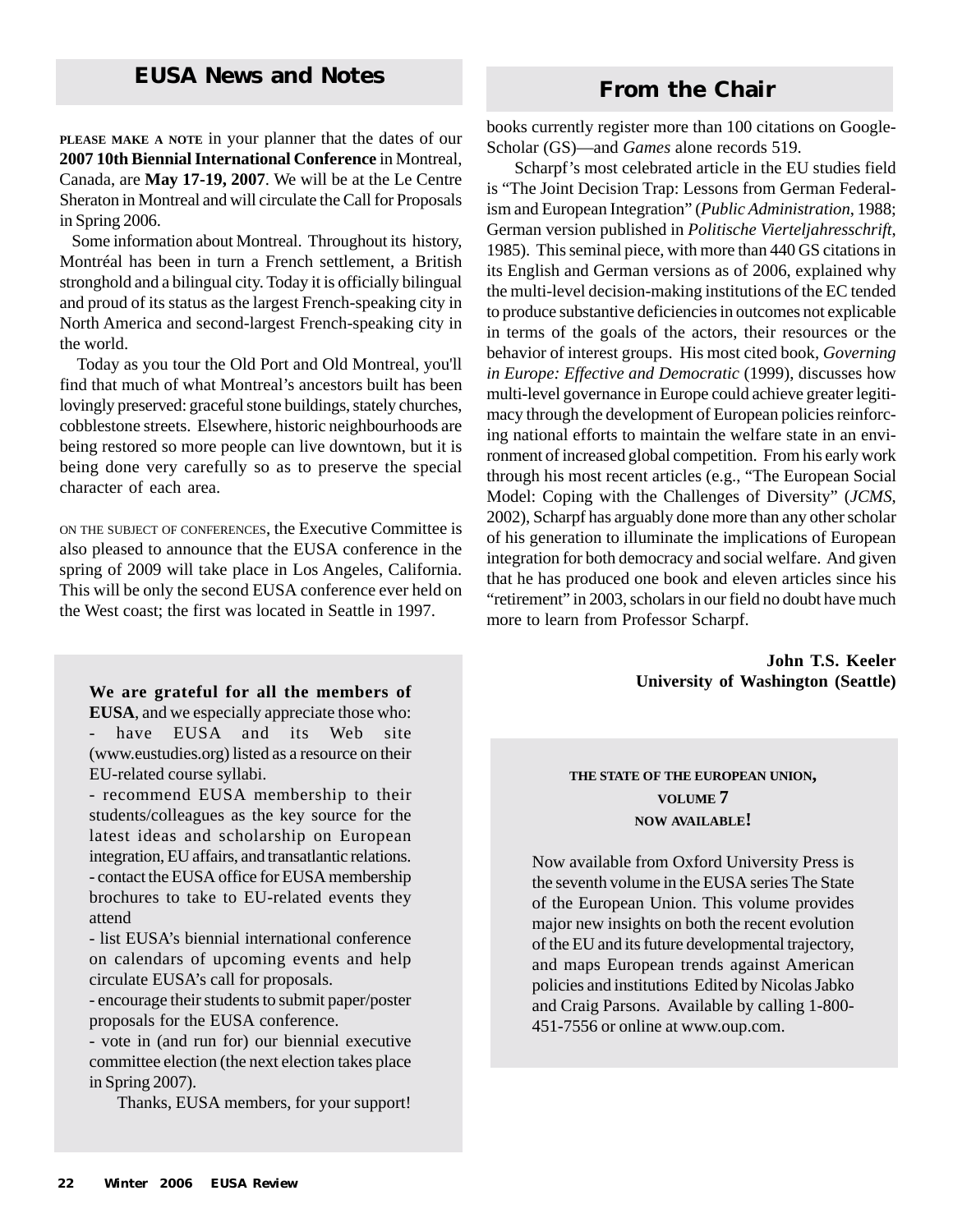#### **EUSA Lifetime Membership**

#### *What is it?*

Simply put, it is a one-time dues payment to EUSA of US\$ 1500.

ı

*What does it include?*

The Lifetime Membership includes all regular membership benefits for life. Among those benefits currently are subscription to the quarterly *EUSA Review,* receipt of occasional EUSA monographs, discounted registration rates at the EUSA International Conference, subscription to our e-mail List Serve, and the opportunity to join EUSA interest sections.

#### *Are there any other benefits?*

By making a one-time membership payment, you not only avoid the task of renewing each year, but gain the twin advantages of securing lifetime membership at today's dollar values *and* avoiding future dues increases.

#### *Who should do this?*

Any person wishing to support the endeavors of the European Union Studies Association—the fostering of scholarship and inquiry on the European integration project. For U.S. taxpayers, an additional benefit is a receipt for a one-time \$500 charitable contribution to EUSA, taxdeductible to the extent allowed by law (reducing your tax liability for the year in which you become a Lifetime Member).

#### *How do I become a Lifetime Member?*

Simply mail your check, in US\$ and made payable to "EUSA," to the European Union Studies Association, address given at right. (We can not accept lifetime membership payments by credit card.) We will send you a receipt and letter of acknowledgment.

#### *Will my Lifetime Membership be publicly recognized?*

Yes, EUSA Lifetime Members will be listed in the *EUSA Review* and in our printed, biennial Member Directory.

# **EUROPEAN UNION STUDIES ASSOCIATION**

**New Individual Membership Form Only** *(Please type or print)*

| $City$ <sub>___</sub>                                                                                                                                                                                                                                                                                                                                                                                           |                                                             |
|-----------------------------------------------------------------------------------------------------------------------------------------------------------------------------------------------------------------------------------------------------------------------------------------------------------------------------------------------------------------------------------------------------------------|-------------------------------------------------------------|
| State/Province Postal Code                                                                                                                                                                                                                                                                                                                                                                                      |                                                             |
|                                                                                                                                                                                                                                                                                                                                                                                                                 |                                                             |
|                                                                                                                                                                                                                                                                                                                                                                                                                 |                                                             |
|                                                                                                                                                                                                                                                                                                                                                                                                                 |                                                             |
|                                                                                                                                                                                                                                                                                                                                                                                                                 |                                                             |
| <b>Your Professional Affiliation</b>                                                                                                                                                                                                                                                                                                                                                                            |                                                             |
| Do you wish to be subscribed to                                                                                                                                                                                                                                                                                                                                                                                 |                                                             |
| EUSA's e-mail List Serve?                                                                                                                                                                                                                                                                                                                                                                                       | $\frac{\ }{2}$ yes<br>no                                    |
|                                                                                                                                                                                                                                                                                                                                                                                                                 |                                                             |
| Membership dues (please check as appropriate):                                                                                                                                                                                                                                                                                                                                                                  |                                                             |
| Individual ________ \$90 two-year membership                                                                                                                                                                                                                                                                                                                                                                    |                                                             |
| Student* ________ \$55 two-year membership                                                                                                                                                                                                                                                                                                                                                                      |                                                             |
| Lifetime Membership _______ \$1500 (+ credit for \$500 tax deduction)                                                                                                                                                                                                                                                                                                                                           |                                                             |
| * Students must provide copy of current semester's registration form.                                                                                                                                                                                                                                                                                                                                           |                                                             |
| <b>EU Law Interest Section</b>                                                                                                                                                                                                                                                                                                                                                                                  | $\frac{\text{I}}{\text{I}}$ \$10 (2 yrs.)                   |
| EU Political Economy Interest Section                                                                                                                                                                                                                                                                                                                                                                           | $\frac{\text{I}}{\text{I}}(2 \text{ yrs.})$                 |
| Teaching the EU Interest Section                                                                                                                                                                                                                                                                                                                                                                                | \$10 (2 yrs.)                                               |
| EU Latin America Caribbean Interest Section                                                                                                                                                                                                                                                                                                                                                                     | $\frac{\text{I}}{\text{I}}$ \$10 (2 yrs.)                   |
| <b>EU Economics Interest Section</b>                                                                                                                                                                                                                                                                                                                                                                            | $\frac{\text{I}}{\text{I}}$ \$10 (2 yrs.)                   |
| EU Public Opinion and Participation Section                                                                                                                                                                                                                                                                                                                                                                     | $\frac{\text{I}}{\text{I}}(2 \text{ yrs.})$                 |
| EU as Global Actor Section                                                                                                                                                                                                                                                                                                                                                                                      | $\frac{\text{I}(2 \text{ yrs.})}{\text{I}(2 \text{ yrs.})}$ |
| <b>EUSA Public Policy Interest Section</b>                                                                                                                                                                                                                                                                                                                                                                      | $$10)2$ yrs.)                                               |
|                                                                                                                                                                                                                                                                                                                                                                                                                 |                                                             |
| EUSA members may wish to make a contribution to support the work of                                                                                                                                                                                                                                                                                                                                             |                                                             |
| EUSA in any amount over membership dues:                                                                                                                                                                                                                                                                                                                                                                        |                                                             |
| EUSA Grants and Scholarships Fund                                                                                                                                                                                                                                                                                                                                                                               |                                                             |
| <b>EUSA Endowment Fund</b>                                                                                                                                                                                                                                                                                                                                                                                      | $\frac{\sqrt{2}}{2}$                                        |
| Ernst Haas Memorial Fund for EU Studies \$                                                                                                                                                                                                                                                                                                                                                                      |                                                             |
| Total amount of dues and gifts enclosed \$                                                                                                                                                                                                                                                                                                                                                                      |                                                             |
|                                                                                                                                                                                                                                                                                                                                                                                                                 |                                                             |
| We prefer payment by check (payable to "EUSA") when possible.                                                                                                                                                                                                                                                                                                                                                   |                                                             |
| Checks must be in US\$ and drawn on a USA bank. We also accept                                                                                                                                                                                                                                                                                                                                                  |                                                             |
| international money orders and MasterCard or Visa credit cards. Your                                                                                                                                                                                                                                                                                                                                            |                                                             |
| cancelled check or credit card statement will be your receipt.                                                                                                                                                                                                                                                                                                                                                  |                                                             |
|                                                                                                                                                                                                                                                                                                                                                                                                                 |                                                             |
|                                                                                                                                                                                                                                                                                                                                                                                                                 |                                                             |
| Visa # $\frac{1}{\sqrt{1-\frac{1}{1-\frac{1}{1-\frac{1}{1-\frac{1}{1-\frac{1}{1-\frac{1}{1-\frac{1}{1-\frac{1}{1-\frac{1}{1-\frac{1}{1-\frac{1}{1-\frac{1}{1-\frac{1}{1-\frac{1}{1-\frac{1}{1-\frac{1}{1-\frac{1}{1-\frac{1}{1-\frac{1}{1-\frac{1}{1-\frac{1}{1-\frac{1}{1-\frac{1}{1-\frac{1}{1-\frac{1}{1-\frac{1}{1-\frac{1}{1-\frac{1}{1-\frac{1}{1-\frac{1}{1-\frac{1}{1-\frac{1}{1-\frac{1}{1-\frac{1}{1$ |                                                             |

Mail or fax this form (please do not mail *and* fax this form) to:



ı

**European Union Studies Association** 415 Bellefield Hall University of Pittsburgh Pittsburgh, PA 15260 USA Facsimile 412.648.1168